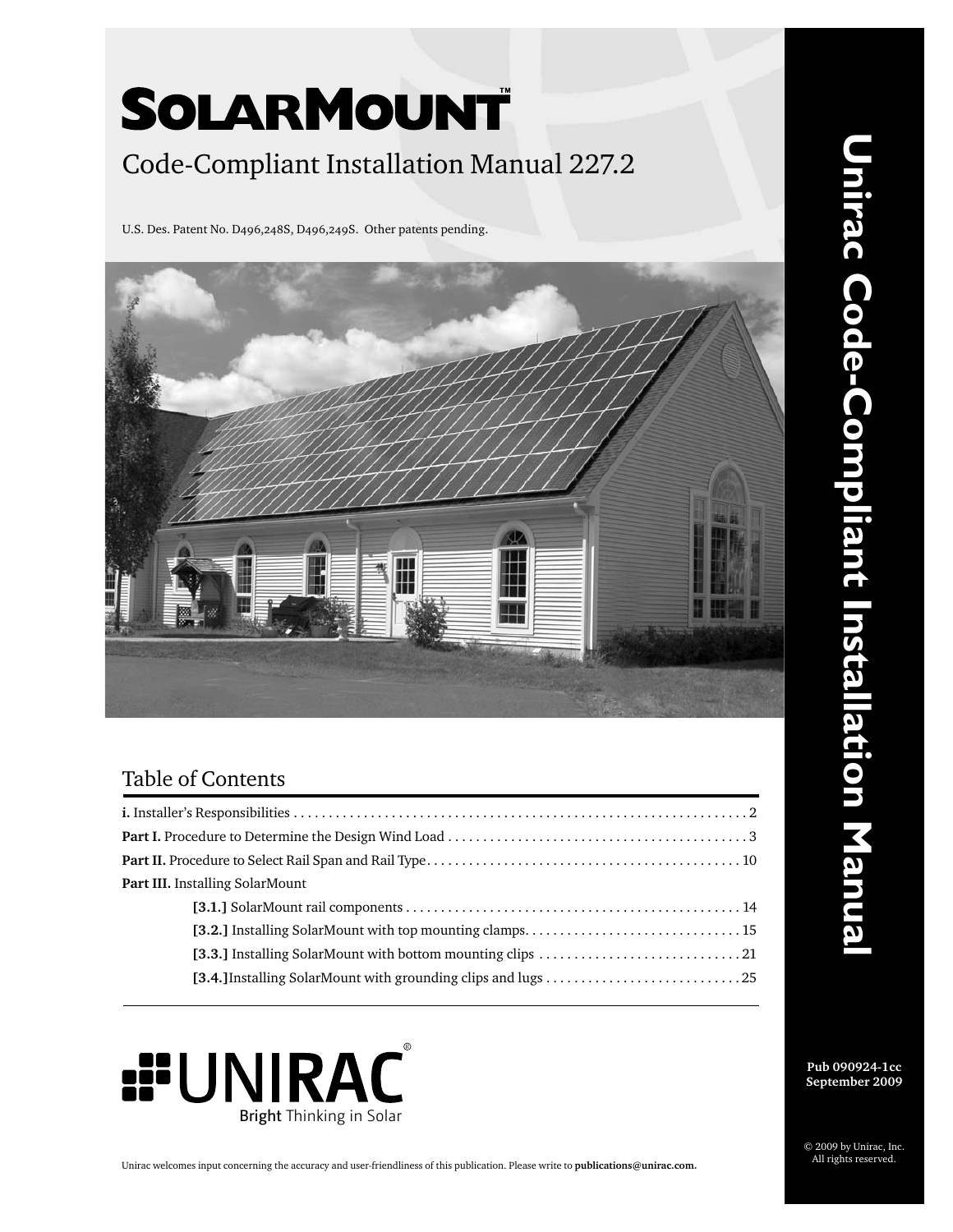## **i. Installer's Responsibilities**

Please review this manual thoroughly before installing your SolarMount system.

This manual provides (1) supporting documentation for building permit applications relating to Unirac's SolarMount Universal PV Module Mounting system, and (2) planning and assembly instructions for SolarMount

SolarMount products, when installed in accordance with this bulletin, will be structurally adequate and will meet the structural requirements of the IBC 2006, IBC 2003, ASCE 7- 02, ASCE 7-05 and California Building Code 2007 (collectively referred to as "the Code"). Unirac also provides a limited warranty on SolarMount products (page 26).

SolarMount is much more than a product.

It's a system of engineered components that can be assembled into a wide variety of PV mounting structures. With SolarMount you'll be able to solve virtually any PV module mounting challenge.

It's also a system of technical support: complete installation and code compliance documentation, an on-line SolarMount Estimator, person-to-person customer service, and design assistance to help you solve the toughest challenges.

Which is why SolarMount is PV's most widely used mounting system.

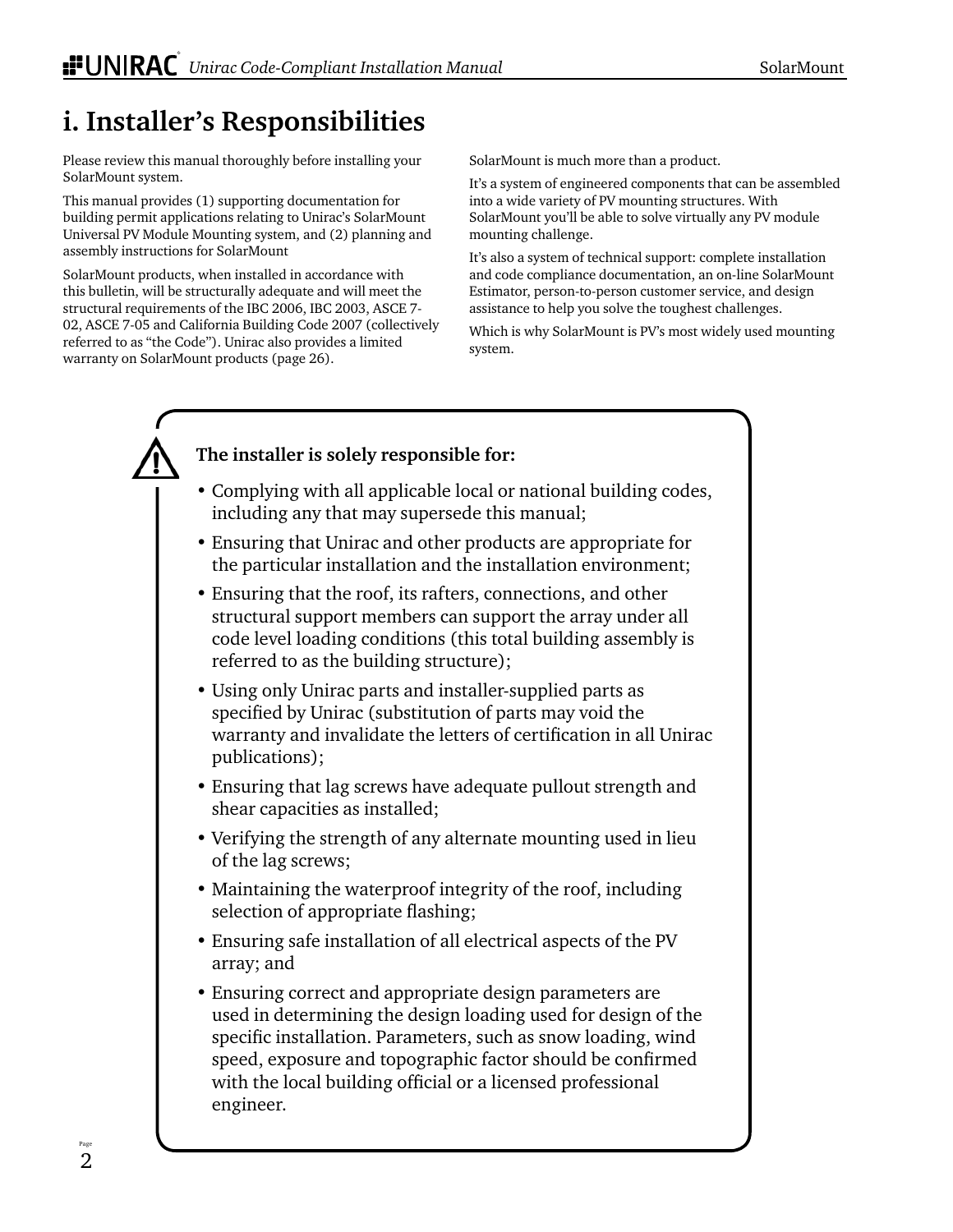## **Part I.** Procedure to Determine the Design Wind Load [1.1.] Using the Simplified Method - ASCE 7-05

The procedure to determine Design Wind Load is specified by the American Society of Civil Engineers and referenced in the International Building Code 2006. For purposes of this document, the values, equations and procedures used in this document reference ASCE 7-05, Minimum Design Loads for Buildings and Other Structures. *Please refer to ASCE 7-05 if you have any questions about the defi nitions or procedures presented in this manual.* Unirac uses Method 1, the Simplified Method, for calculating the Design Wind Load for pressures on components and cladding in this document.

The method described in this document is valid for flush, no tilt, SolarMount Series applications on either roofs or walls. Flush is defined as panels parallel to the surface (or with no more than 3" difference between ends of assembly) with no more than 10" space between the roof surface, and the bottom of the PV panels.

This method is not approved for open structure calculations. *Applications of these procedures is subject to the following ASCE 7-05 limitations:*

1. The building height must be less than 60 feet,  $h < 60$ . See note for determining h in the next section. For installations on structures greater than 60 feet, contact your local Unirac Distributor.

2. The building must be enclosed, not an open or partially enclosed structure, for example a carport.

3. The building is regular shaped with no unusual geometrical irregularity in spatial form, for example a geodesic dome.

4. The building is not in an extreme geographic location such as a narrow canyon or steep cliff.

5. The building has a flat or gable roof with a pitch less than 45 degrees or a hip roof with a pitch less than 27 degrees.

6. If your installation does not conform to these requirements please contact your local Unirac distributor, a local professional engineer or Unirac

If your installation is outside the United States or does not meet all of these limitations, consult a local professional engineer or your local building authority. Consult ASCE 7-05 for more clarification on the use of Method I. Lower design wind loads may be obtained by applying Method II from ASCE 7-05. Consult with a licensed engineer if you want to use Method II procedures.

The equation for determining the Design Wind Load for components and cladding is:

$$
p_{net}\left(psf\right)=\lambda K_{zt}IP_{net30}
$$

*pnet (psf) = Design Wind Load*

*λ = adjustment factor for height and exposure category*

*Kzt = Topographic Factor at mean roof height, h (ft)*

*I = Importance Factor*

*pnet30 (psf) = net design wind pressure for Exposure B, at height = 30, I = 1*

#### **You will also need to know the following information:**

*Basic Wind Speed = V (mph), the largest 3 second gust of wind in the last 50 years.*

*h* (*ft*) = total roof height for flat roof buildings or mean roof *height for pitched roof buildings*

*Effective Wind Area (sf) = minimum total continuous area of modules being installed*

*Roof Zone = the area of the roof you are installing the pv system according to Figure 2, page 5.*

*Roof Zone Setback Length = a (ft)* 

*Roof Pitch (degrees)*

*Exposure Category*

### **[1.2.] Procedure to Calculate Total Design Wind**

The procedure for determining the Design Wind Load can be broken into steps that include looking up several values in different tables.

#### Step 1: Determine *Basic Wind Speed, V (mph)*

Determine the *Basic Wind Speed, V (mph)* by consulting your local building department or locating your installation on the maps in Figure 1, page 4.

#### Step 2: Determining *Effective Wind Area*

Determine the smallest area of continuous modules you will be installing. This is the smallest area tributary (contributing load) to a support or to a simple-span of rail. That area is the Effective Wind Area, the total area of the fewest number of modules on a run of rails.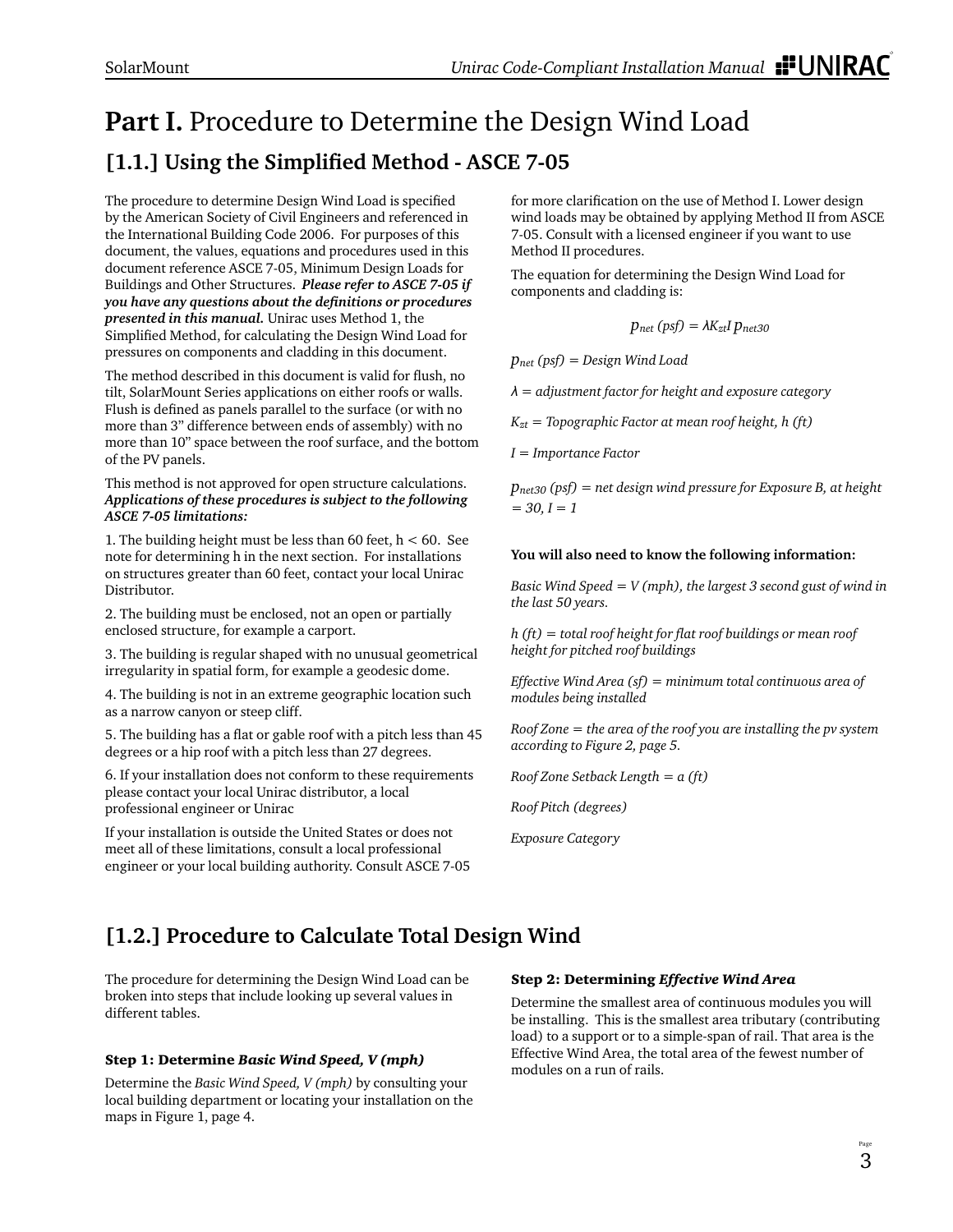

#### Step 3: Determine *Roof/Wall Zone*

The *Design Wind Load* will vary based on where the installation is located on a roof. Arrays may be located in more than one roof zone.

Using Table 1, determine the *Roof Zone Setback Length, a (ft)*, according to the width and height of the building on which you are installing the pv system.

### Table 1. Determine Roof/Wall Zone, length (**a)** according to building width and height

**a** = 10 percent of the least horizontal dimension or 0.4h, whichever is smaller, but not less than either 4% of the least horizontal dimension or 3 ft of the building.

| Roof            |    |    |    |    |    |    |    | Least Horizontal Dimension (ft) |    |    |    |                |                |     |                |     |     |     |     |
|-----------------|----|----|----|----|----|----|----|---------------------------------|----|----|----|----------------|----------------|-----|----------------|-----|-----|-----|-----|
| Height (ft)     | 10 | 15 | 20 | 25 | 30 | 40 | 50 | 60                              | 70 | 80 | 90 | 100            | 125            | 150 | 175            | 200 | 300 | 400 | 500 |
| $\overline{10}$ | 3  |    | 3  | 3  |    | 4  |    |                                 |    | 4  | 4  | 4              | 5              | 6   |                | 8   | 12  | 16  | 20  |
| 15              | 3  |    |    | 3  | 3  | 4  | 5  | 6                               | 6  | 6  | 6  | 6              | 6              | 6   |                | 8   | 12  | 16  | 20  |
| 20              | 3  | 3  | 3  | 3  | 3  | 4  | 5  | 6                               |    | 8  | 8  | 8              | 8              | 8   | 8              | 8   | 12  | 16  | 20  |
| 25              | 3  |    | 3  | 3  | 3  | 4  | 5  | 6                               |    | 8  | 9  | 10             | 10             | 10  | 10             | 10  | 12  | 16  | 20  |
| 30              | 3  | 3  | 3  | 3  | 3  | 4  | 5  | 6                               |    | 8  | 9  | 10             | $\overline{2}$ | 2   | $\overline{2}$ | 12  | 12  | 16  | 20  |
| 35              | 3  | 3  |    | 3  | 3  | 4  | 5  | ь                               | 7  | 8  | 9  | 10             | 12.5           | 4   | 14             | 14  | 14  | ۱6  | 20  |
| 40              | 3  | 3  | 3  | 3  | 3  | 4  | 5  | 6                               |    | 8  | 9  | 10             | 12.5           | 15  | 16             | 16  | 16  | 16  | 20  |
| 45              |    |    |    | 3  | 3  | 4  | 5  | ь                               |    | 8  | 9  | 10             | 12.5           | 15  | 17.5           | 18  | 18  | 18  | 20  |
| 50              |    |    |    | 3  |    | 4  | 5  | 6                               |    | 8  | 9  | $\overline{0}$ | 12.5           | 15  | 17.5           | 20  | 20  | 20  | 20  |
| 60              | 3  | 3  |    | 3  | 3  | 4  |    | 6                               |    | 8  | 9  | 10             | 12.5           | 15  | 7.5            | 20  | 24  | 24  | 24  |

*Source: ASCE/SEI 7-05, Minimum Design Loads for Buildings and Other Structures, Chapter 6, Figure 6-3, p. 41.*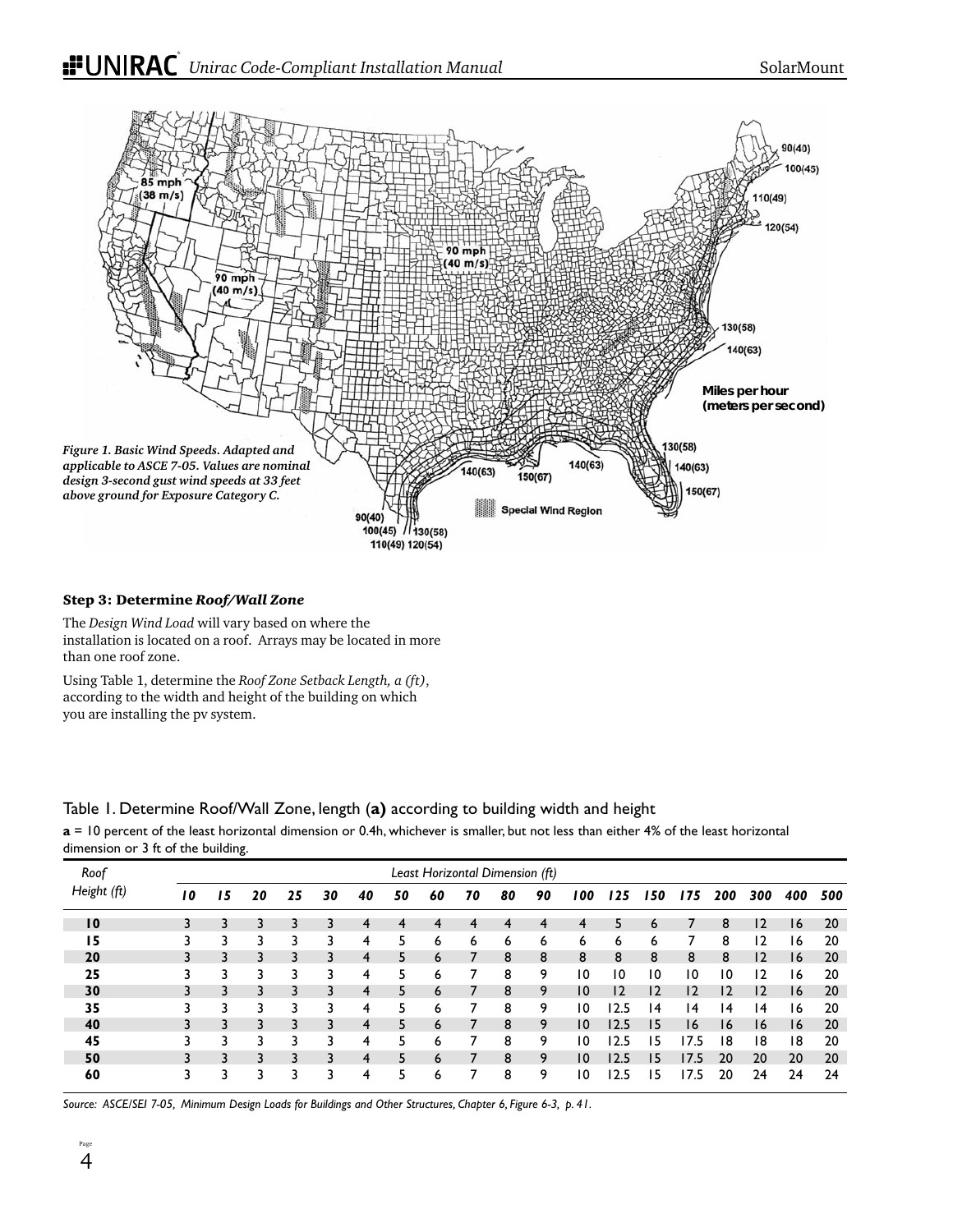#### Step 3: Determine *Roof Zone (continued)*

Using *Roof Zone Setback Length*, a, determine the roof zone locations according to your roof type, gable, hip or monoslope. Determine in which roof zone your pv system is located, Zone 1, 2, or 3 according to Figure 2.



*Source: ASCE/SEI 7-05, Minimum Design Loads for Buildings and Other Structures, Chapter 6, p. 41.* 

#### Step 4: Determine *Net Design Wind Pressure, pnet30 (psf)*

Using the *Effective Wind Area* (Step 2), *Roof Zone Location* (Step 3), and *Basic Wind Speed* (Step 1), look up the appropriate *Net Design Wind Pressure* in Table 2, page 6. Use the *Effective Wind Area* value in the table which is smaller than the value calculated in Step 2. If the installation is located on a roof overhang, use Table 3, page 7.

Both downforce and uplift pressures must be considered in overall design. Refer to Section II, Step 1 for applying downforce and uplift pressures. Positive values are acting toward the surface. Negative values are acting away from the surface.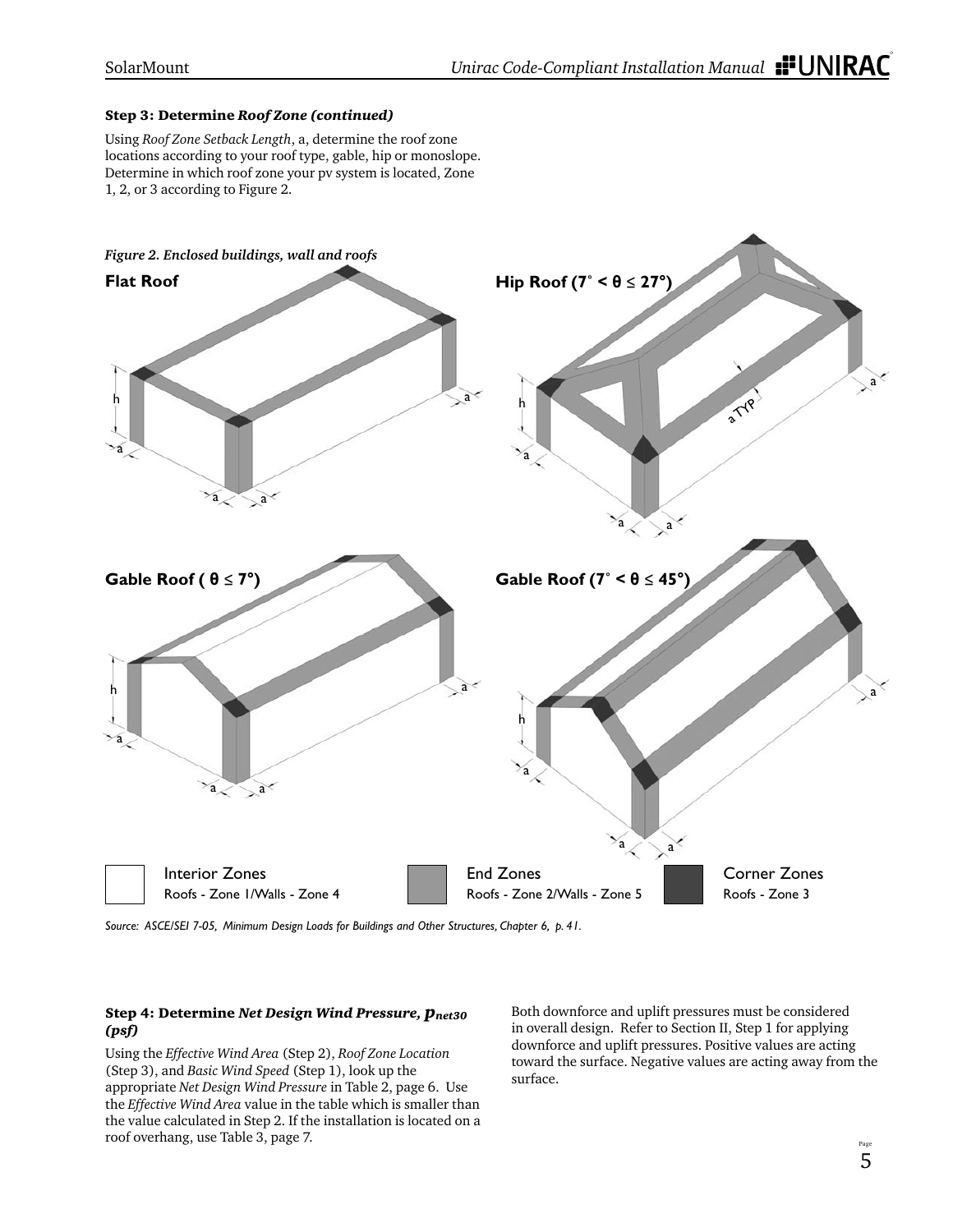### Table 2. Pnet30 (psf) Roof and Wall

|                                           | Basic Wind Speed, V (mph)                         |                                                       |                                                                                             |                                                                                                                  |                                                                                             |                                                                                           |                                                                                             |                                                                                             |                                                                                                                        |                                                                                             |
|-------------------------------------------|---------------------------------------------------|-------------------------------------------------------|---------------------------------------------------------------------------------------------|------------------------------------------------------------------------------------------------------------------|---------------------------------------------------------------------------------------------|-------------------------------------------------------------------------------------------|---------------------------------------------------------------------------------------------|---------------------------------------------------------------------------------------------|------------------------------------------------------------------------------------------------------------------------|---------------------------------------------------------------------------------------------|
|                                           |                                                   | Effective                                             | 90                                                                                          | 100                                                                                                              | 110                                                                                         | 120                                                                                       | 130                                                                                         | 140                                                                                         | 150                                                                                                                    | 170                                                                                         |
|                                           | Zone                                              | Wind Area<br>(sf)                                     | Uplift<br>Downforce                                                                         |                                                                                                                  |                                                                                             |                                                                                           |                                                                                             |                                                                                             | Downforce Uplift Downforce Uplift Downforce Uplift Downforce Uplift Downforce Uplift Downforce Uplift Downforce Uplift |                                                                                             |
| degrees                                   | $\mathbf{I}$<br>I<br>$\mathbf{I}$<br>2            | $\overline{10}$<br>20<br>50<br>100<br>$\overline{10}$ | 5.9<br>$-14.6$<br>5.6<br>$-14.2$<br>5.1<br>$-13.7$<br>$-13.3$<br>4.7<br>5.9<br>$-24.4$      | 7.3<br>$-18.0$<br>6.9<br>$-17.5$<br>6.3<br>$-16.9$<br>5.8<br>$-16.5$<br>$-30.2$<br>7.3                           | 8.9<br>$-21.8$<br>$-21.2$<br>8.3<br>$-20.5$<br>7.6<br>7.0<br>$-19.9$<br>8.9<br>$-36.5$      | $-25.9$<br>10.5<br>9.9<br>$-25.2$<br>$-24.4$<br>9.0<br>$-23.7$<br>8.3<br>$-43.5$<br>10.5  | 12.4<br>$-30.4$<br>$-29.6$<br>11.6<br>$-28.6$<br>10.6<br>9.8<br>$-27.8$<br>$-51.0$<br>12.4  | $-35.3$<br>14.3<br>$-34.4$<br>13.4<br>12.3<br>$-33.2$<br>11.4<br>$-32.3$<br>14.3<br>$-59.2$ | 16.5<br>$-40.5$<br>15.4<br>$-39.4$<br>$-38.1$<br> 4.1<br>$-37.0$<br>13.0<br>16.5<br>$-67.9$                            | 21.1<br>$-52.0$<br>$-50.7$<br>19.8<br> 8.1<br>$-48.9$<br>16.7<br>$-47.6$<br>$-87.2$<br>21.1 |
| $\frac{1}{2}$<br>Roof <sup>0</sup>        | 2<br>2<br>2<br>3                                  | 20<br>50<br>100<br>$\overline{10}$                    | $-21.8$<br>5.6<br>5.1<br>$-18.4$<br>$-15.8$<br>4.7<br>5.9<br>$-36.8$                        | 6.9<br>$-27.0$<br>$-22.7$<br>6.3<br>5.8<br>$-19.5$<br>7.3<br>$-45.4$                                             | $-32.6$<br>8.3<br>$-27.5$<br>7.6<br>$-23.6$<br>7.0<br>8.9<br>$-55.0$                        | 9.9<br>$-38.8$<br>9.0<br>$-32.7$<br>$-28.1$<br>8.3<br>$-65.4$<br>10.5                     | $-45.6$<br>11.6<br>10.6<br>$-38.4$<br>9.8<br>$-33.0$<br>$-76.8$<br>12.4                     | $-52.9$<br>13.4<br>12.3<br>$-44.5$<br>$-38.2$<br>11.4<br>14.3<br>$-89.0$                    | 15.4<br>$-60.7$<br> 4.1<br>$-51.1$<br>$-43.9$<br>13.0<br>16.5<br>$-102.2$                                              | $-78.0$<br>19.8<br> 8.1<br>$-65.7$<br>16.7<br>$-56.4$<br>21.1<br>$-131.3$                   |
|                                           | 3<br>3<br>3                                       | 20<br>50<br>100                                       | $-30.5$<br>5.6<br>5.1<br>$-22.1$<br>$-15.8$<br>4.7                                          | 6.9<br>$-37.6$<br>6.3<br>$-27.3$<br>$-19.5$<br>5.8                                                               | $-45.5$<br>8.3<br>7.6<br>$-33.1$<br>7.0<br>$-23.6$                                          | 9.9<br>$-54.2$<br>$-39.3$<br>9.0<br>$-28.1$<br>8.3                                        | $-63.6$<br>11.6<br>10.6<br>$-46.2$<br>9.8<br>$-33.0$                                        | $-73.8$<br>13.4<br>$-53.5$<br>12.3<br>$-38.2$<br>11.4                                       | 15.4<br>$-84.7$<br>$-61.5$<br> 4.1<br>13.0<br>$-43.9$                                                                  | 19.8<br>$-108.7$<br> 8.1<br>$-78.9$<br>16.7<br>$-56.4$                                      |
|                                           | $\mathbf{I}$<br>I<br>$\mathbf{I}$                 | 10<br>20<br>50<br>100                                 | 8.4<br>$-13.3$<br>$-13.0$<br>7.7<br>6.7<br>$-12.5$<br>5.9<br>$-12.1$                        | $-16.5$<br>10.4<br>9.4<br>$-16.0$<br>8.2<br>$-15.4$<br>7.3<br>$-14.9$                                            | $-19.9$<br>12.5<br>$-19.4$<br>l I.4<br>10.0<br>$-18.6$<br>8.9<br>$-18.1$                    | 14.9<br>$-23.7$<br>$-23.0$<br>13.6<br>$-22.2$<br>11.9<br>$-21.5$<br>10.5                  | $-27.8$<br>17.5<br>16.0<br>$-27.0$<br>13.9<br>$-26.0$<br>12.4<br>$-25.2$                    | $-32.3$<br>20.3<br>18.5<br>$-31.4$<br>16.1<br>$-30.2$<br>14.3<br>$-29.3$                    | $-37.0$<br>23.3<br>21.3<br>$-36.0$<br>18.5<br>$-34.6$<br>16.5<br>$-33.6$                                               | $-47.6$<br>30.0<br>27.3<br>$-46.3$<br>23.8<br>$-44.5$<br>21.1<br>$-43.2$                    |
| to 27 degrees<br>Roof>7                   | 2<br>2<br>$\overline{\mathbf{c}}$<br>$\mathbf{2}$ | $\overline{10}$<br>20<br>50<br>100                    | 8.4<br>$-23.2$<br>7.7<br>$-21.4$<br>6.7<br>$-18.9$<br>5.9<br>$-17.0$                        | 10.4<br>$-28.7$<br>$-26.4$<br>9.4<br>$-23.3$<br>8.2<br>7.3<br>$-21.0$                                            | 12.5<br>$-34.7$<br>$-31.9$<br>11.4<br>$-28.2$<br>10.0<br>8.9<br>$-25.5$                     | 14.9<br>$-41.3$<br>13.6<br>$-38.0$<br>11.9<br>$-33.6$<br>10.5<br>$-30.3$                  | 17.5<br>$-48.4$<br>16.0<br>$-44.6$<br>13.9<br>$-39.4$<br>$-35.6$<br>12.4                    | 20.3<br>$-56.2$<br>18.5<br>$-51.7$<br>$-45.7$<br>16.1<br>14.3<br>$-41.2$                    | 23.3<br>$-64.5$<br>21.3<br>$-59.3$<br>18.5<br>$-52.5$<br>16.5<br>$-47.3$                                               | 30.0<br>$-82.8$<br>27.3<br>$-76.2$<br>23.8<br>$-67.4$<br>21.1<br>$-60.8$                    |
|                                           | 3<br>3<br>3<br>3                                  | $\overline{10}$<br>20<br>50<br>100                    | 8.4<br>$-34.3$<br>$-32.1$<br>7.7<br>6.7<br>$-29.1$<br>5.9<br>$-26.9$                        | 10.4<br>$-42.4$<br>$-39.6$<br>9.4<br>8.2<br>$-36.0$<br>7.3<br>$-33.2$                                            | 12.5<br>$-51.3$<br>$-47.9$<br>11.4<br>10.0<br>$-43.5$<br>$-40.2$<br>8.9                     | 14.9<br>$-61.0$<br>$-57.1$<br>13.6<br>$-51.8$<br>11.9<br>10.5<br>$-47.9$                  | $-71.6$<br>17.5<br>16.0<br>$-67.0$<br>13.9<br>$-60.8$<br>$-56.2$<br>12.4                    | 20.3<br>$-83.1$<br>18.5<br>$-77.7$<br>$-70.5$<br>16.1<br>14.3<br>$-65.1$                    | 23.3<br>$-95.4$<br>21.3<br>$-89.2$<br>18.5<br>$-81.0$<br>$-74.8$<br>16.5                                               | 30.0<br>$-122.5$<br>$-114.5$<br>27.3<br>23.8<br>$-104.0$<br>21.1<br>$-96.0$                 |
| degrees                                   | $\mathbf{I}$<br>ı<br>$\mathbf{I}$                 | 10<br>20<br>50<br>100                                 | 13.3<br>$-14.6$<br>13.0<br>$-13.8$<br>12.5<br>$-12.8$<br>$-12.1$<br>12.1                    | 16.5<br>$-18.0$<br>16.0<br>$-17.1$<br>$-15.9$<br>15.4<br>14.9<br>$-14.9$                                         | 19.9<br>$-21.8$<br>19.4<br>$-20.7$<br>$-19.2$<br>18.6<br>$-18.1$<br>18.1                    | 23.7<br>$-25.9$<br>23.0<br>$-24.6$<br>22.2<br>$-22.8$<br>$-21.5$<br>21.5                  | 27.8<br>$-30.4$<br>27.0<br>$-28.9$<br>26.0<br>$-26.8$<br>25.2<br>$-25.2$                    | 32.3<br>$-35.3$<br>$-33.5$<br>31.4<br>$-31.1$<br>30.2<br>29.3<br>$-29.3$                    | 37.0<br>$-40.5$<br>36.0<br>$-38.4$<br>$-35.7$<br>34.6<br>33.6<br>$-33.6$                                               | 47.6<br>$-52.0$<br>46.3<br>$-49.3$<br>44.5<br>$-45.8$<br>$-43.2$<br>43.2                    |
| 45<br>S<br>$\overline{\phantom{a}}$<br>Σ, | $\mathbf{2}$<br>2<br>$\overline{\mathbf{c}}$<br>2 | $\overline{10}$<br>20<br>50<br>100                    | $-17.0$<br>13.3<br>13.0<br>$-16.3$<br>12.5<br>$-15.3$<br>12.1<br>$-14.6$                    | $-21.0$<br>16.5<br>$-20.1$<br>16.0<br>$-18.9$<br>15.4<br>14.9<br>-18.0                                           | $-25.5$<br>19.9<br>$-24.3$<br>19.4<br>$-22.9$<br>18.6<br>18.I<br>$-21.8$                    | 23.7<br>$-30.3$<br>$-29.0$<br>23.0<br>$-27.2$<br>22.2<br>21.5<br>-25.9                    | 27.8<br>$-35.6$<br>$-34.0$<br>27.0<br>26.0<br>$-32.0$<br>25.2<br>$-30.4$                    | 32.3<br>$-41.2$<br>31.4<br>$-39.4$<br>30.2<br>-37.1<br>29.3<br>$-35.3$                      | 37.0<br>$-47.3$<br>36.0<br>$-45.3$<br>34.6<br>$-42.5$<br>33.6<br>40.5                                                  | 47.6<br>$-60.8$<br>46.3<br>$-58.1$<br>44.5<br>$-54.6$<br>43.2<br>$-52.0$                    |
| Roof                                      | 3<br>3<br>3<br>3                                  | 10<br>20<br>50<br>100                                 | $-17.0$<br>13.3<br>13.0<br>$-16.3$<br>12.5<br>$-15.3$<br>$-14.6$<br> 2.1                    | $-21.0$<br>16.5<br>16.0<br>$-20.1$<br>$-18.9$<br>15.4<br>$14.9 - 18.0$                                           | $-25.5$<br>19.9<br>19.4<br>$-24.3$<br>$-22.9$<br>18.6<br> 8.1<br>$-21.8$                    | 23.7<br>$-30.3$<br>23.0<br>$-29.0$<br>22.2<br>$-27.2$<br>21.5<br>$-25.9$                  | 27.8<br>$-35.6$<br>27.0<br>$-34.0$<br>26.0<br>$-32.0$<br>$-30.4$<br>25.2                    | 32.3<br>$-41.2$<br>31.4 - 39.4<br>30.2<br>$-37.1$<br>29.3<br>$-35.3$                        | 37.0<br>-47.3<br>$-45.3$<br>36.0<br>$-42.5$<br>34.6<br>33.6<br>$-40.5$                                                 | 47.6<br>-60.8<br>$-58.1$<br>46.3<br>44.5<br>$-54.6$<br>43.2<br>$-52.0$                      |
| <b>Wall</b>                               | 4<br>4<br>4<br>4<br>4                             | $\overline{10}$<br>20<br>50<br>100<br>500             | 14.6<br>$-15.8$<br>$-15.1$<br>13.9<br>13.0<br>$-14.3$<br>12.4<br>$-13.6$<br>10.9<br>$-12.1$ | 18.0 - 19.5<br>17.2<br>$-18.7$<br>16.1<br>$-17.6$<br>15.3<br>$-16.8$<br>$13.4 - 14.9$                            | 21.8<br>$-23.6$<br>20.8<br>$-22.6$<br>$-21.3$<br>19.5<br>18.5<br>$-20.4$<br>16.2<br>$-18.1$ | 25.9<br>$-28.1$<br>24.7 - 26.9<br>23.2<br>$-25.4$<br>22.0<br>$-24.2$<br>19.3<br>$-21.5$   | 30.4<br>$-33.0$<br>29.0<br>$-31.6$<br>$-29.8$<br>27.2<br>25.9<br>$-28.4$<br>22.7<br>$-25.2$ | 35.3<br>$-38.2$<br>33.7<br>$-36.7$<br>31.6<br>$-34.6$<br>$-33.0$<br>30.0<br>26.3<br>$-29.3$ | 40.5<br>$-43.9$<br>$-42.1$<br>38.7<br>36.2<br>$-39.7$<br>$-37.8$<br>34.4<br>$-33.6$<br>30.2                            | $-56.4$<br>52.0<br>49.6<br>$-54.1$<br>$-51.0$<br>46.6<br>44.2<br>$-48.6$<br>38.8<br>$-43.2$ |
|                                           | 5<br>5<br>5<br>5<br>5                             | $\overline{10}$<br>20<br>50<br>100<br>500             | $-19.5$<br>14.6<br>$-18.2$<br>13.9<br>$-16.5$<br>13.0<br>$-15.1$<br>12.4<br>10.9<br>$-12.1$ | 18.0<br>$-24.1$<br>17.2<br>$-22.5$<br>16.1<br>$-20.3$<br>15.3<br>$-18.7$<br>$13.4 - 14.9$                        | 21.8<br>$-29.1$<br>20.8<br>$-27.2$<br>$-24.6$<br>19.5<br>18.5<br>$-22.6$<br>16.2<br>$-18.1$ | 25.9<br>$-34.7$<br>24.7<br>$-32.4$<br>23.2<br>$-29.3$<br>22.0<br>$-26.9$<br>$19.3 - 21.5$ | $-40.7$<br>30.4<br>29.0<br>$-38.0$<br>27.2<br>$-34.3$<br>25.9<br>$-31.6$<br>22.7<br>$-25.2$ | 35.3<br>$-47.2$<br>33.7<br>$-44.0$<br>31.6<br>$-39.8$<br>$-36.7$<br>30.0<br>26.3<br>$-29.3$ | 40.5<br>$-54.2$<br>$-50.5$<br>38.7<br>36.2<br>$-45.7$<br>$-42.1$<br>34.4<br>$-33.6$<br>30.2                            | 52.0<br>$-69.6$<br>49.6<br>$-64.9$<br>46.6<br>$-58.7$<br>44.2<br>-54. I<br>38.8<br>$-43.2$  |
|                                           |                                                   |                                                       |                                                                                             | Source: ASCE/SEI 7-05, Minimum Design Loads for Buildings and Other Structures, Chapter 6, Figure 6-3, p. 42-43. |                                                                                             |                                                                                           |                                                                                             |                                                                                             |                                                                                                                        |                                                                                             |

6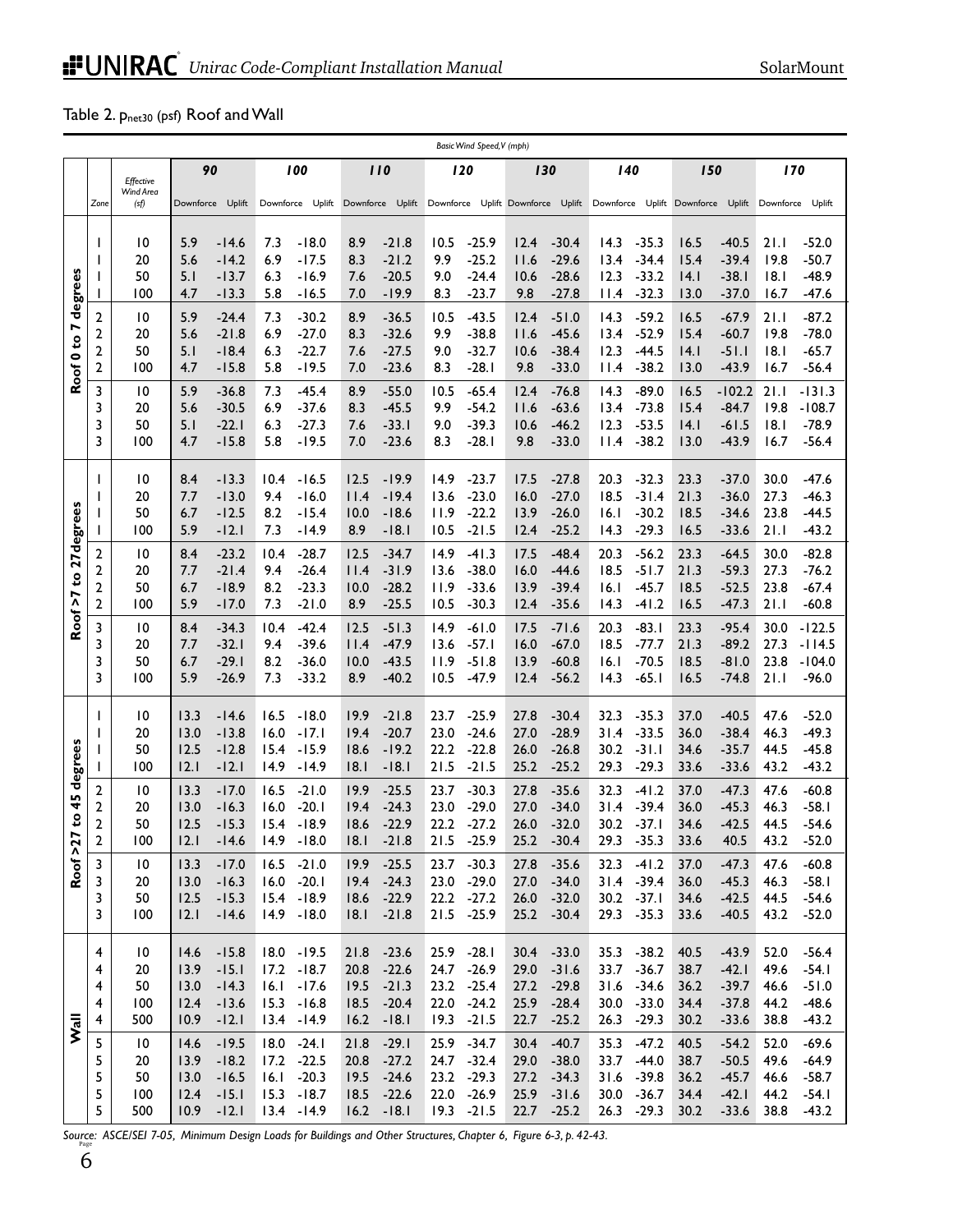|           |                                                                                                   | Effective         | Basic Wind Speed, V (mph) |         |         |         |         |          |          |          |  |  |  |
|-----------|---------------------------------------------------------------------------------------------------|-------------------|---------------------------|---------|---------|---------|---------|----------|----------|----------|--|--|--|
|           | Zone                                                                                              | Wind Area<br>(sf) | 90                        | 100     | 110     | 120     | 130     | 140      | 150      | 170      |  |  |  |
|           | $\overline{2}$                                                                                    | $\overline{10}$   | $-21.0$                   | $-25.9$ | $-31.4$ | $-37.3$ | $-43.8$ | $-50.8$  | $-58.3$  | $-74.9$  |  |  |  |
| degrees   | $\overline{2}$                                                                                    | 20                | $-20.6$                   | $-25.5$ | $-30.8$ | $-36.7$ | $-43.0$ | $-49.9$  | $-57.3$  | $-73.6$  |  |  |  |
|           | $\overline{2}$                                                                                    | 50                | $-20.1$                   | $-24.9$ | $-30.1$ | $-35.8$ | $-42.0$ | $-48.7$  | $-55.9$  | $-71.8$  |  |  |  |
| N         | $\overline{2}$                                                                                    | 100               | $-19.8$                   | $-24.4$ | $-29.5$ | $-35.1$ | $-41.2$ | $-47.8$  | $-54.9$  | $-70.5$  |  |  |  |
|           | 3                                                                                                 | 10                | $-34.6$                   | $-42.7$ | $-51.6$ | $-61.5$ | $-72.1$ | $-83.7$  | $-96.0$  | $-123.4$ |  |  |  |
|           | 3                                                                                                 | 20                | $-27.1$                   | $-33.5$ | $-40.5$ | $-48.3$ | $-56.6$ | $-65.7$  | $-75.4$  | $-96.8$  |  |  |  |
| Roof 0 to | 3                                                                                                 | 50                | $-17.3$                   | $-21.4$ | $-25.9$ | $-30.8$ | $-36.1$ | $-41.9$  | $-48.1$  | $-61.8$  |  |  |  |
|           | 3                                                                                                 | 100               | $-10.0$                   | $-12.2$ | $-14.8$ | $-17.6$ | $-20.6$ | $-23.9$  | $-27.4$  | $-35.2$  |  |  |  |
|           | $\overline{2}$                                                                                    | $\overline{10}$   | $-27.2$                   | $-33.5$ | $-40.6$ | $-48.3$ | $-56.7$ | $-65.7$  | $-75.5$  | $-96.9$  |  |  |  |
|           | 2                                                                                                 | 20                | $-27.2$                   | $-33.5$ | $-40.6$ | $-48.3$ | $-56.7$ | $-65.7$  | $-75.5$  | $-96.9$  |  |  |  |
|           | $\overline{2}$                                                                                    | 50                | $-27.2$                   | $-33.5$ | $-40.6$ | $-48.3$ | $-56.7$ | $-65.7$  | $-75.5$  | $-96.9$  |  |  |  |
| 27degrees | 2                                                                                                 | 100               | $-27.2$                   | $-33.5$ | $-40.6$ | $-48.3$ | $-56.7$ | $-65.7$  | $-75.5$  | $-96.9$  |  |  |  |
| g         | 3                                                                                                 | 10                | $-45.7$                   | $-56.4$ | $-68.3$ | $-81.2$ | $-95.3$ | $-110.6$ | $-126.9$ | $-163.0$ |  |  |  |
| Roof >7   | 3                                                                                                 | 20                | $-41.2$                   | $-50.9$ | $-61.6$ | $-73.3$ | $-86.0$ | $-99.8$  | $-114.5$ | $-147.1$ |  |  |  |
|           | 3                                                                                                 | 50                | $-35.3$                   | $-43.6$ | $-52.8$ | $-62.8$ | $-73.7$ | $-85.5$  | $-98.1$  | $-126.1$ |  |  |  |
|           | 3                                                                                                 | 100               | $-30.9$                   | $-38.1$ | $-46.1$ | $-54.9$ | $-64.4$ | $-74.7$  | $-85.8$  | $-110.1$ |  |  |  |
| 45degrees | $\overline{2}$                                                                                    | 10                | $-24.7$                   | $-30.5$ | $-36.9$ | $-43.9$ | $-51.5$ | $-59.8$  | $-68.6$  | $-88.1$  |  |  |  |
|           | 2                                                                                                 | 20                | $-24.0$                   | $-29.6$ | $-35.8$ | $-42.6$ | $-50.0$ | $-58.0$  | $-66.5$  | $-85.5$  |  |  |  |
|           | $\overline{2}$                                                                                    | 50                | $-23.0$                   | $-28.4$ | $-34.3$ | $-40.8$ | $-47.9$ | $-55.6$  | $-63.8$  | $-82.0$  |  |  |  |
|           | $\overline{2}$                                                                                    | 100               | $-22.2$                   | $-27.4$ | $-33.2$ | $-39.5$ | $-46.4$ | $-53.8$  | $-61.7$  | $-79.3$  |  |  |  |
| S         | 3                                                                                                 | 10                | $-24.7$                   | $-30.5$ | $-36.9$ | $-43.9$ | $-51.5$ | $-59.8$  | $-68.6$  | $-88.1$  |  |  |  |
|           | 3                                                                                                 | 20                | $-24.0$                   | $-29.6$ | $-35.8$ | $-42.6$ | $-50.0$ | $-58.0$  | $-66.5$  | $-85.5$  |  |  |  |
|           | 3                                                                                                 | 50                | $-23.0$                   | $-28.4$ | $-34.3$ | $-40.8$ | $-47.9$ | $-55.6$  | $-63.8$  | $-82.0$  |  |  |  |
| Roof >27  | 3                                                                                                 | 100               | $-22.2$                   | $-27.4$ | $-33.2$ | $-39.5$ | $-46.4$ | $-53.8$  | $-61.7$  | $-79.3$  |  |  |  |
|           | Source: ASCE/SEI 7-05, Minimum Design Loads for Buildings and Other Structures, Chapter 6, p. 44. |                   |                           |         |         |         |         |          |          |          |  |  |  |

#### Table 3. Pnet30 (psf) Roof Overhang

#### Step 5: Determine the Topographic Factor, *Kzt*

For the purposes of this code compliance document, the *Topographic Factor,*  $K_{zt}$ , is taken as equal to one  $(1)$ , meaning, the installation is surrounded by level ground (less than 10% slope). If the installation is not surrounded by level ground, please consult ASCE 7-05, Section 6.5.7 and the local building authority to determine the *Topographic Factor*.

#### Step 6: Determine *Exposure Category (B, C, D)*

Determine the *Exposure Category* by using the following definitions for Exposure Categories.

The *ASCE/SEI 7-05*<sup>\*</sup> defines wind exposure categories as follows:

 **exposure b** is urban and suburban areas, wooded areas, or other terrain with numerous closely spaced obstructions having the size of single family dwellings.  **exposure c** has open terrain with scattered obstructions having heights generally less than 30 feet. This category includes flat open country, grasslands, and all water surfaces in hurricane prone regions.

**EXPOSURE D** has flat, unobstructed areas and water surfaces outside hurricane prone regions. This category includes smooth mud flats, salt flats, and unbroken ice.

Also see ASCE 7-05 pages 287-291 for further explanation and explanatory photographs, and confirm your selection with the local building authority.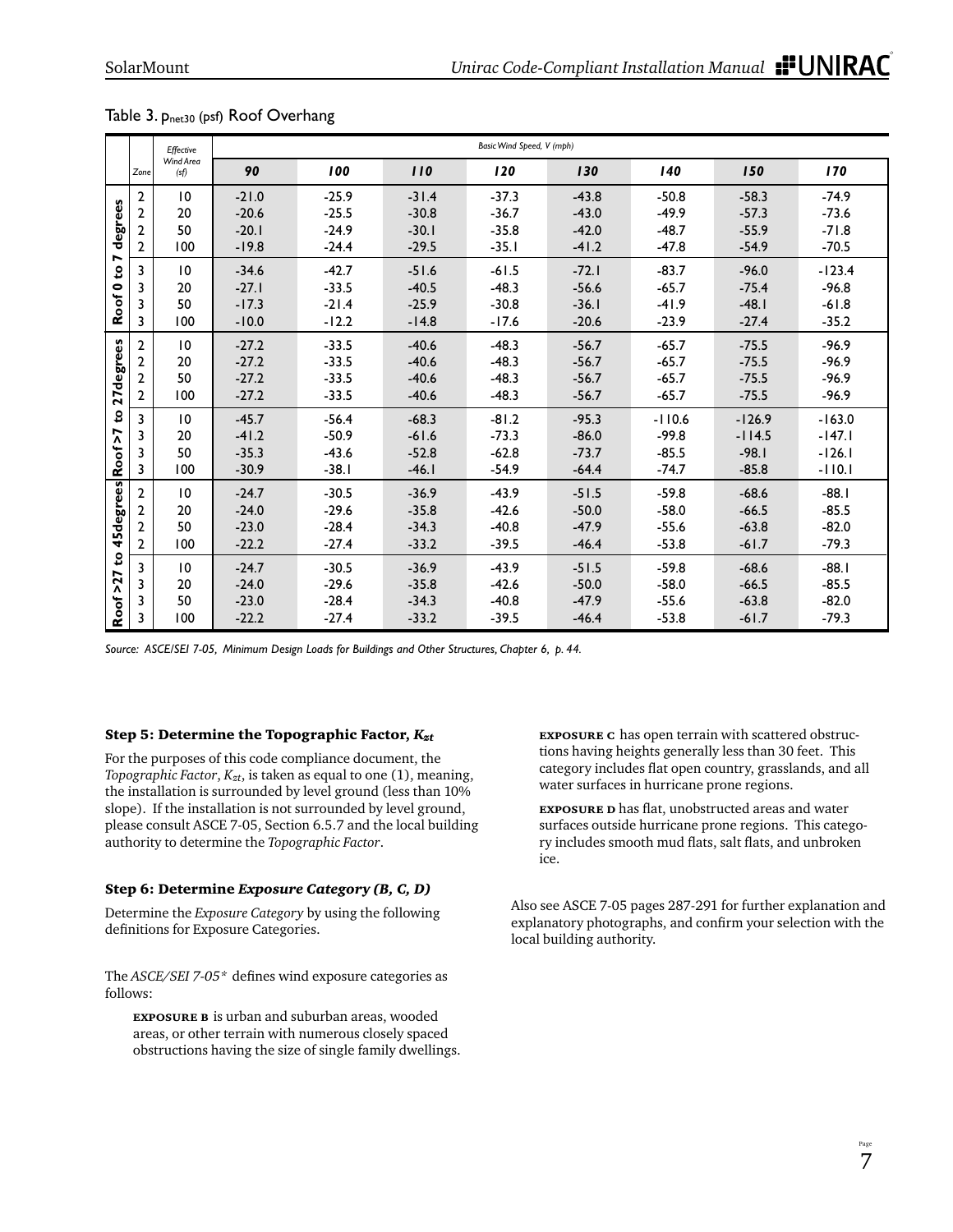#### Step 7: Determine *adjustment factor for height and exposure category*, *λ*

Using the *Exposure Category* (Step 6) and the *roof height, h (ft)*, look up the *adjustment factor for height and exposure* in Table 4.

#### Step 8: Determine the *Importance Factor, I*

Determine if the installation is in a hurricane prone region. Look up the *Importance Factor, I*, Table 6, page 9, using the occupancy category description and the hurricane prone region status.

### Step 9: Calculate the *Design Wind Load, pnet (psf)*

Multiply the *Net Design Wind Pressure*, *pnet30* (psf)(Step 4) by the *adjustment factor for height and exposure*, *λ* (Step 7),the *Topographic Factor*, *Kzt* (Step 5), and the *Importance Factor, I*  (Step 8) using the following equation:

 $p_{net}$  (psf) =  $\lambda K_{zt}$ *I*  $p_{net30}$ 

*pnet (psf) = Design Wind Load (10 psf minimum)*

*λ = adjustment factor for height and exposure category* (Step 7)

*Kzt = Topographic Factor at mean roof height, h (ft)* (Step 5)

*I = Importance Factor* (Step 8)

*pnet30 (psf) = net design wind pressure for Exposure B, at height = 30, I = 1* (Step 4)

Use Table 5 below to calculate Design Wind Load.

The Design Wind Load will be used in **Part II** to select the appropriate SolarMount Series rail, rail span and foot spacing.

#### Table 4. Adjustment Factor (*λ)* for Roof Height & Exposure Category

|                          | Exposure |      |      |  |  |  |  |  |  |
|--------------------------|----------|------|------|--|--|--|--|--|--|
| Mean roof<br>height (ft) | В        | C    | D    |  |  |  |  |  |  |
| 15                       | 1.00     | 1.21 | 1.47 |  |  |  |  |  |  |
| 20                       | 1.00     | 1.29 | 1.55 |  |  |  |  |  |  |
| 25                       | 1.00     | 1.35 | 1.61 |  |  |  |  |  |  |
| 30                       | 1.00     | 1.40 | 1.66 |  |  |  |  |  |  |
| 35                       | 1.05     | 1.45 | 1.70 |  |  |  |  |  |  |
| 40                       | 1.09     | 1.49 | 1.74 |  |  |  |  |  |  |
| 45                       | 1.12     | 1.53 | 1.78 |  |  |  |  |  |  |
| 50                       | 1.16     | 1.56 | 1.81 |  |  |  |  |  |  |
| 55                       | 1.19     | 1.59 | 1.84 |  |  |  |  |  |  |
| 60                       | 1.22     | 1.62 | 1.87 |  |  |  |  |  |  |

*Source: ASCE/SEI 7-05, Minimum Design Loads for Buildings and Other Structures, Chapter 6, Figure 6-3, p. 44.* 

### Table 5. Worksheet for Components and Cladding Wind Load Calculation: IBC 2006, ASCE 7-05

| Variable Description                               | Symbol           | Value                     | Unit    | Step | Reference  |
|----------------------------------------------------|------------------|---------------------------|---------|------|------------|
| <b>Building Height</b>                             | h                |                           | ft      |      |            |
| Building, Least Horizontal Dimension               |                  |                           | ft      |      |            |
| Roof Pitch                                         |                  |                           | degrees |      |            |
| <b>Exposure Category</b>                           |                  |                           |         | 6    |            |
| <b>Basic Wind Speed</b>                            | $\boldsymbol{V}$ |                           | mph     |      | Figure 1   |
| <b>Effective Wind Area</b>                         |                  |                           | sf      |      |            |
|                                                    |                  |                           |         |      |            |
| Roof Zone Setback Length                           | a                |                           | ft      |      | Table 1    |
| Roof Zone Location                                 |                  |                           |         |      | Figure 2   |
| Net Design Wind Pressure                           | $p_{net30}$      |                           | psf     | 4    | Table 2, 3 |
| Topographic Factor                                 | $K_{zt}$         | $\boldsymbol{\mathsf{x}}$ |         |      |            |
| Adjustment factor for height and exposure category | $\lambda$        | $\boldsymbol{\mathsf{x}}$ |         |      | Table 4    |
| Importance Factor                                  |                  | x                         |         | 8    | Table 5    |
| Total Design Wind Load                             | $p_{net}$        |                           | psf     | 9    |            |
|                                                    |                  |                           |         |      |            |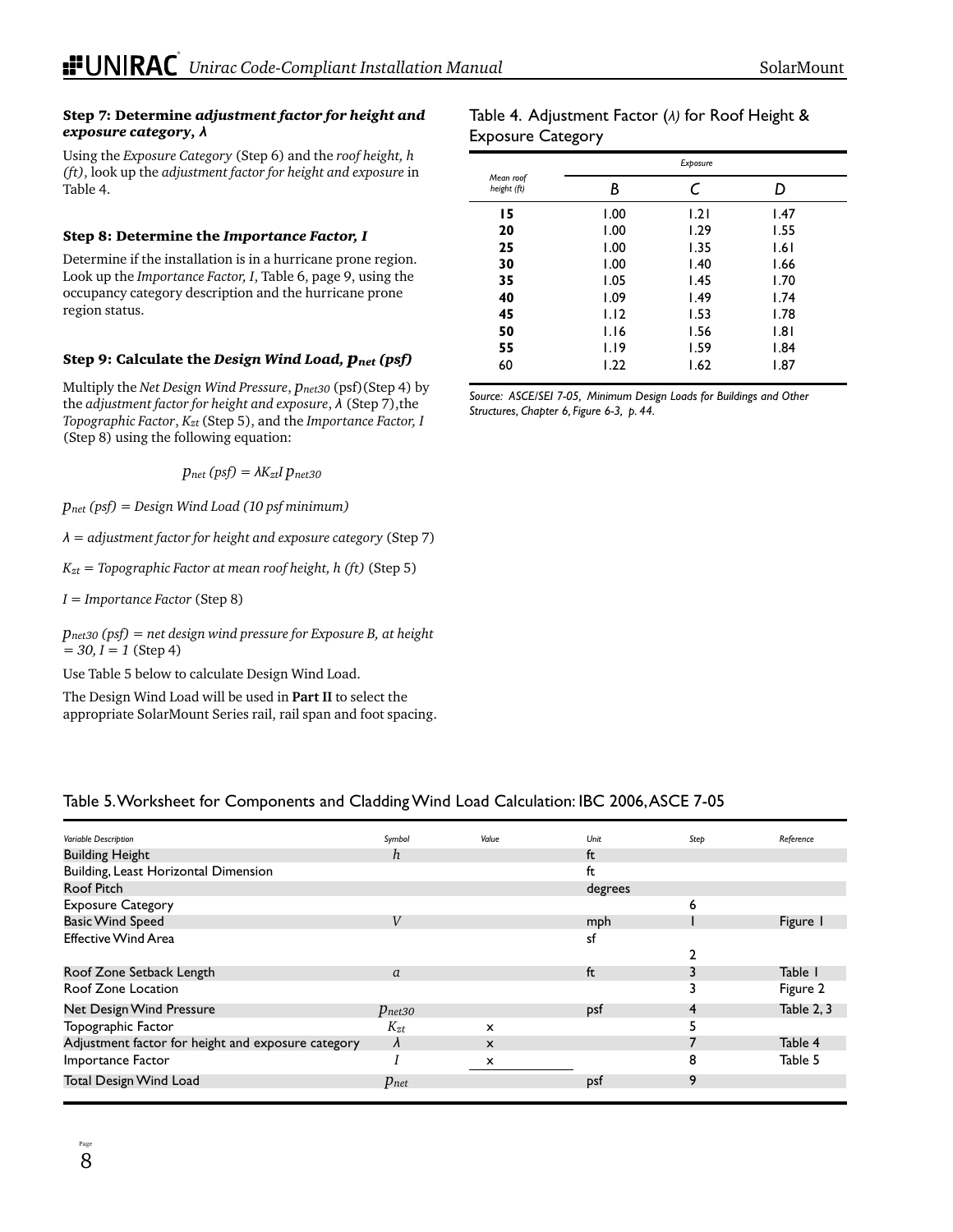### Table 6. Occupancy Category Importance Factor

| Category | <b>Category Desicription</b>                                                                                                                                 | <b>Building Type Examples</b>                                                                                                                                                                                                                                                                                                                                                                                                                                                                                                                                                                                                                                                                                                                                 | Non-Hurricane Prone Regions<br>and Hurricane Prone Regions<br>with Basic Wind Speed, $V =$<br>85-100 mph, and Alaska | Hurricane Prone Re-<br>gions with Basic Wind<br>$Speed, V > 100$ mph |
|----------|--------------------------------------------------------------------------------------------------------------------------------------------------------------|---------------------------------------------------------------------------------------------------------------------------------------------------------------------------------------------------------------------------------------------------------------------------------------------------------------------------------------------------------------------------------------------------------------------------------------------------------------------------------------------------------------------------------------------------------------------------------------------------------------------------------------------------------------------------------------------------------------------------------------------------------------|----------------------------------------------------------------------------------------------------------------------|----------------------------------------------------------------------|
| ı        | Buildings and other<br>structures that<br>represent a low<br>hazard to human life<br>in the event of failure.<br>including, but limited to:                  | Agricultural facilities<br>Certain Temporary facilities<br>Minor Storage facilities                                                                                                                                                                                                                                                                                                                                                                                                                                                                                                                                                                                                                                                                           | 0.87                                                                                                                 | 0.77                                                                 |
| Ш        | All buildings and other<br>structures except those<br>listed in Occupancy<br>Categories I, III, and IV.                                                      |                                                                                                                                                                                                                                                                                                                                                                                                                                                                                                                                                                                                                                                                                                                                                               | ı                                                                                                                    |                                                                      |
| Ш        | Buildings and other<br>structures that<br>represent a substantial<br>hazard to human life in<br>the event of a failure.<br>including, but not limited<br>to: | Buildings where more than 300 people congregate<br>Schools with a capacity more than 250<br>Day Cares with a capacity more than 150<br>Buildings for colleges with a capacity more than 500<br>Health Care facilities with a capacity more than 50 or more<br>resident patients<br>Jails and Detention Facilities<br><b>Power Generating Stations</b><br>Water and Sewage Treatment Facilities<br><b>Telecommunication Centers</b><br>Buildings that manufacture or house hazardous materials                                                                                                                                                                                                                                                                 | 1.15                                                                                                                 | 1.15                                                                 |
| IV       | Buildings and other<br>structures designated<br>as essential facilities,<br>including, but not limited<br>to:                                                | Hospitals and other health care facilities having surgery or<br>emergency treatment<br>Fire, rescue, ambulance and police stations<br>Designated earthquake, hurricane, or other emergency<br>shelters<br>Designated emergency preparedness communication, and<br>operation centers<br>Power generating stations and other public utility facilities<br>required in an emergency<br>Ancillary structures required for operation of Occupancy<br>Category IV structures<br>Aviation control towers, air traffic control centers, and<br>emergency aircraft hangars<br>Water storage facilities and pump structures required to<br>maintain water pressure for fire suppression<br>Buildings and other structures having critical national<br>defense functions | 1.15                                                                                                                 | 1.15                                                                 |

*Source: IBC 2006, Table 1604.5, Occupancy Category of Buildings and other structures, p. 281; ASCE/SEI 7-05, Minimum Design Loads for Buildings and Other Structures, Table 6-1, p. 77*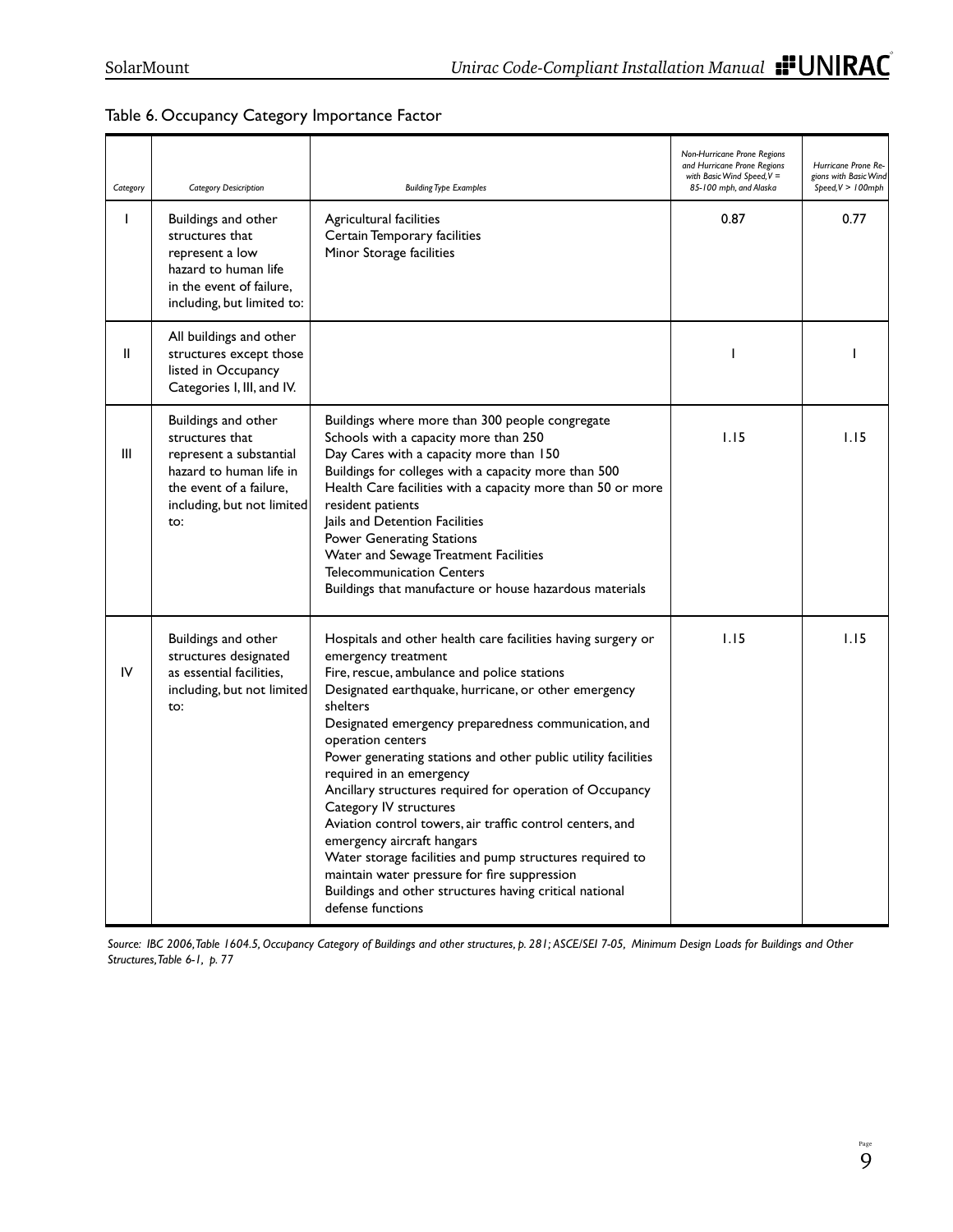## **Part II.** Procedure to Select Rail Span and Rail Type **[2.1.] Using Standard Beam Calculations, Structural Engineering Methodology**

The procedure to determine the Unirac SolarMount series rail type and rail span uses standard beam calculations and structural engineering methodology. The beam calculations are based on a simply supported beam conservatively, ignoring the reductions allowed for supports of continuous beams over multiple supports. Please refer to **Part I** for more information on beam calculations, equations and assumptions.

#### **In using this document, obtaining correct results is dependent upon the following:**

1. Obtain the *Snow Load* for your area from your local building official.

2. Obtain the *Design Wind Load, pnet*. See **Part I** (Procedure to Determine the Design Wind Load) for more information on calculating the *Design Wind Load*.

3. *Please Note:* The terms rail span and footing spacing are interchangeable in this document. See Figure 3 for illustrations.

4. To use Table 8 and Table 9 the *Dead Load* for your specific installation must be less than 5 psf, including modules and Unirac racking systems. If the Dead Load is greater than 5 psf, see your Unirac distributor, a local structural engineer or contact Unirac.

The following procedure will guide you in selecting a Unirac rail for a flush mount installation. It will also help determine the design loading imposed by the Unirac PV Mounting Assembly that the building structure must be capable of supporting.

### Step 1: Determine the *Total Design Load*

The *Total Design Load, P (psf)* is determined using ASCE 7-05 2.4.1 (ASD Method equations 3,5,6 and 7) by adding the *Snow Load*1, S (psf), *Design Wind Load*, *pnet (psf)* from **Part I, Step 9** and the *Dead Load (psf)*. Both Uplift and Downforce Wind Loads calculated in Step 9 of Part 1 must be investigated. Use Table 7 to calculate the Total Design Load for the load cases. Use the maximum absolute value of the three downforce cases and the uplift case for sizing the rail. Use the uplift case only for sizing lag bolts pull out capacities (Part II, Step 6).

*P (psf) = 1.0D + 1.0S*1 (downforce case 1)

 $P (psf) = 1.0D + 1.0p_{net}$  (downforce case 2)

*P (psf) = 1.0D + 0.75S*<sup>1</sup> *+ 0.75pnet* (downforce case 3)

*P (psf) = 0.6D + 1.0pnet* (uplift)

*D = Dead Load (psf)*

*S = Snow Load (psf)*

*pnet = Design Wind Load (psf) (Positive for downforce, negative for uplift)*

*The maximum Dead Load, D (psf), is 5 psf based on market research and internal data.*

1 *Snow Load Reduction - The snow load can be reduced according to Chapter 7 of ASCE 7-05. The reduction is a function of the roof slope, Exposure Factor, Importance Factor and Thermal Factor. Please refer to Chapter 7 of ASCE 7-05 for more information.*



*Note: Modules must be centered symmetrically on the rails (+/- 2\*), as shown in Figure 3. If this is not the case, call Unirac for assistance.*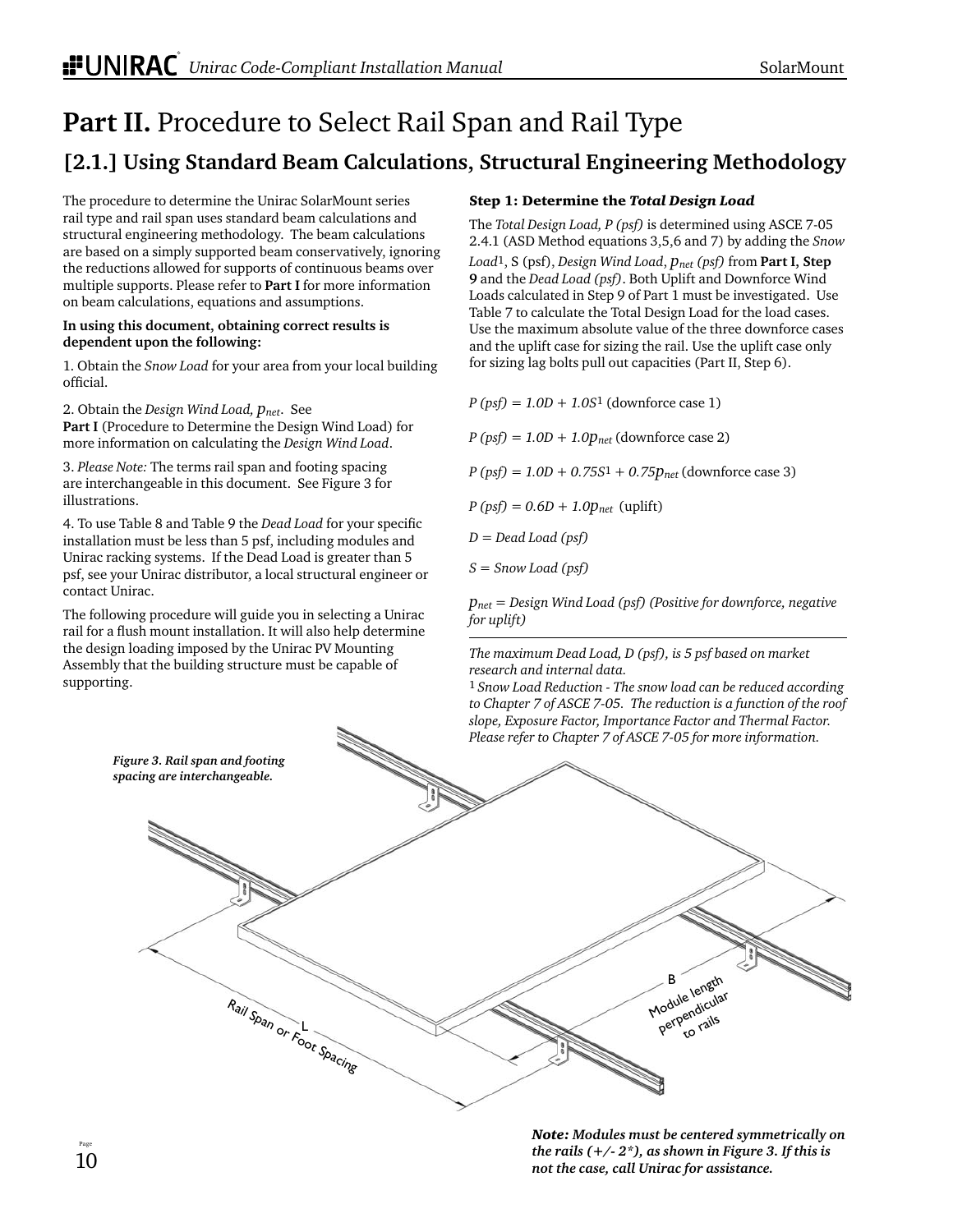| Description                                                     | Variable  | Downforce Case I               | Downforce Case 2             | Downforce Case 3                                   | <b>Uplift</b>                | units                    |
|-----------------------------------------------------------------|-----------|--------------------------------|------------------------------|----------------------------------------------------|------------------------------|--------------------------|
| Dead Load<br>Snow Load<br>Design Wind Load<br>Total Design Load | Pnet<br>D | $1.0 \times$<br>$1.0 \times +$ | $1.0 \times$<br>$1.0 \times$ | $1.0 \times$<br>$0.75 \times +$<br>$0.75 \times +$ | $0.6 \times$<br>$1.0 \times$ | DSf<br>DSÍ<br>DSt<br>psf |

### Table 7. ASCE 7 ASD Load Combinations

Note: Table to be filled out or attached for evaluation.

### Step 2: Determine the *Distributed Load on the rail, w (plf)*

Determine the *Distributed Load, w (plf)*, by multiplying the module length, B (ft), by the *Total Design Load, P (psf)* and dividing by two. Use the maximum absolute value of the three downforce cases and the Uplift Case. We assume each module is supported by two rails.

*w = PB/2*

*w = Distributed Load (pounds per linear foot, plf)*

*B = Module Length Perpendicular to Rails (ft)*

*P = Total Design Pressure (pounds per square foot, psf)*

Table 8. L-Foot SolarMount Series Rail Span **SM - SolarMount HD - SolarMount Heavy Duty** 

#### Step 3: Determine *Rail Span/ L-Foot Spacing*

Using the *distributed load, w*, from Part II, Step 2, look up the *allowable spans, L*, for each Unirac rail type, SolarMount (SM) and SolarMount Heavy Duty (HD).

There are two tables, L-Foot SolarMount Series Rail Span Table and Double L-Foot SolarMount Series Rail Span Table. The L-Foot SolarMount Series Rail Span Table uses a single L-foot connection to the roof, wall or stand-off. The point load connection from the rail to the L-foot can be increased by using a double L-foot in the installation. Please refer to the **Part III** for more installation information.

| Span            |           |          |          |    |           |    |    |           |           | $w =$ Distributed Load (plf) |     |     |     |     |     |     |     |     |
|-----------------|-----------|----------|----------|----|-----------|----|----|-----------|-----------|------------------------------|-----|-----|-----|-----|-----|-----|-----|-----|
| (ft)            | 20        | 25       | 30       | 40 | 50        | 60 | 80 | 100       | 120       | 40                           | 160 | 180 | 200 | 220 | 240 | 260 | 280 | 300 |
| $\mathbf 2$     | SM        | SM       | SM       | SM | SM        | SM | SM | SM        | SM        | SM                           | SM  | SM  | SM  | SM  | SM  | SM  | SM  | SM  |
| 2.5             | SM        | SM       | SM       | SM | SM        | SM | SM | SM        | SM        | SM                           | SM  | SM  | SM  | SM  | SM  | SM  | SM  | SM  |
| 3               | SM        | SM       | SM       | SM | SM        | SM | SM | SM        | SM        | SM                           | SM  | SM  | SM  | SM  | SM  | SM  |     |     |
| 3.5             | SM        | SM       | SM       | SM | SM        | SM | SM | SM        | SM        | SM                           | SM  | SM  | SM  | SM  |     |     |     |     |
| 4               | SM        | SM       | SM       | SM | SM        | SM | SM | SM        | SM        | SM                           | SM  | HD  |     |     |     |     |     |     |
| 4.5             | SM        | SM       | SM       | SM | SM        | SM | SM | SM        | SM        | SM                           | HD  |     |     |     |     |     |     |     |
| 5               | SM        | SM       | SM       | SM | SM        | SM | SM | SM        | <b>HD</b> | HD                           |     |     |     |     |     |     |     |     |
| 5.5             | SM        | SM       | SM       | SM | SM        | SM | SM | HD        | HD        | <b>HD</b>                    |     |     |     |     |     |     |     |     |
| 6               | SM        | SM       | SM       | SM | SM        | SM | HD | HD        | HD        |                              |     |     |     |     |     |     |     |     |
| 6.5             | SM        | SM       | SM       | SM | SM        | SM | HD | HD        | HD        |                              |     |     |     |     |     |     |     |     |
| $\overline{7}$  | SM        | SM       | SM       | SM | SM        | HD | HD | HD        |           |                              |     |     |     |     |     |     |     |     |
| 7.5             | SM        | SM       | SM       | SM | SM        | HD | HD | <b>HD</b> |           |                              |     |     |     |     |     |     |     |     |
| 8               | SM        | SM       | SM       | SM | HD        | HD | HD |           |           |                              |     |     |     |     |     |     |     |     |
| 8.5             | SM        | SM       | SM       | HD | HD        | HD | HD |           |           |                              |     |     |     |     |     |     |     |     |
| 9               | SM        | SM       | SM       | HD | HD        | HD | HD |           |           |                              |     |     |     |     |     |     |     |     |
| 9.5             | SM        | SM       | SM       | HD | HD        | HD |    |           |           |                              |     |     |     |     |     |     |     |     |
| $\overline{10}$ | SM        | SM       | HD       | HD | HD        | HD |    |           |           |                              |     |     |     |     |     |     |     |     |
| 10.5            | SM        | SM       | HD       | HD | HD        | HD |    |           |           |                              |     |     |     |     |     |     |     |     |
| $\mathbf{H}$    | SM        | HD       | HD       | HD | HD        |    |    |           |           |                              |     |     |     |     |     |     |     |     |
| 11.5            | SM        | HD       | HD       | HD | <b>HD</b> |    |    |           |           |                              |     |     |     |     |     |     |     |     |
| 12              | HD        | HD       | HD       | HD |           |    |    |           |           |                              |     |     |     |     |     |     |     |     |
| 12.5            | HD        | HD       | HD       | HD |           |    |    |           |           |                              |     |     |     |     |     |     |     |     |
| 13              | HD        | HD       | HD<br>HD | HD |           |    |    |           |           |                              |     |     |     |     |     |     |     |     |
| 13.5<br> 4      | HD<br>HD  | HD<br>HD | HD       |    |           |    |    |           |           |                              |     |     |     |     |     |     |     |     |
| 14.5            | HD        | HD       | HD       |    |           |    |    |           |           |                              |     |     |     |     |     |     |     |     |
| 15              | HD        | HD       | HD       |    |           |    |    |           |           |                              |     |     |     |     |     |     |     |     |
| 15.5            | HD        | HD       |          |    |           |    |    |           |           |                              |     |     |     |     |     |     |     |     |
| 16              | <b>HD</b> | HD       |          |    |           |    |    |           |           |                              |     |     |     |     |     |     |     |     |
| 17              | HD        |          |          |    |           |    |    |           |           |                              |     |     |     |     |     |     |     |     |
|                 |           |          |          |    |           |    |    |           |           |                              |     |     |     |     |     |     |     |     |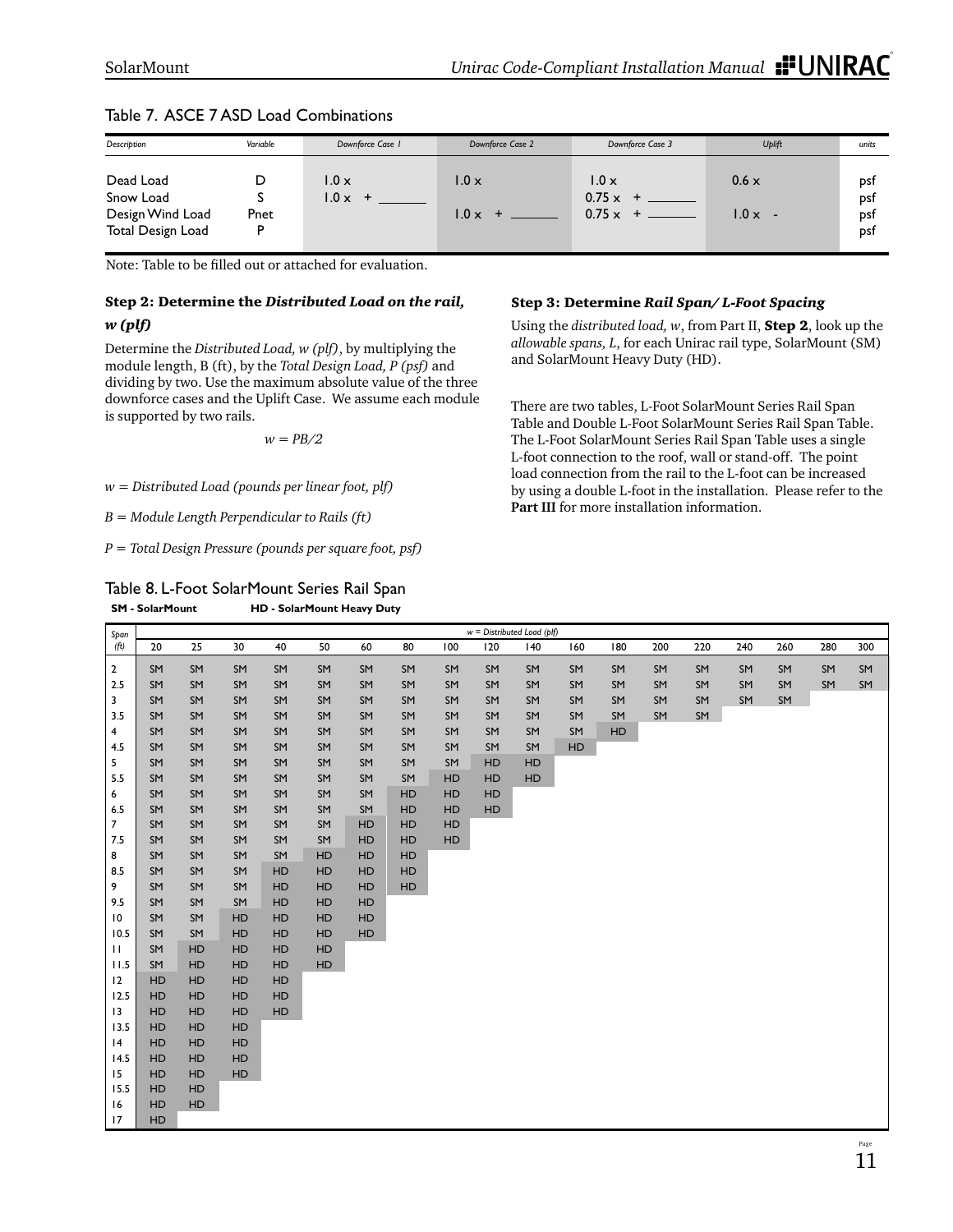| SolarMount |  |
|------------|--|
|            |  |

| Span              |          |           |          |           |    |     |           |     |     | $w =$ Distributed Load (plf) |           |     |     |     |     |     |     |     |
|-------------------|----------|-----------|----------|-----------|----|-----|-----------|-----|-----|------------------------------|-----------|-----|-----|-----|-----|-----|-----|-----|
| (f <sup>t</sup> ) | 20       | 25        | 30       | 40        | 50 | 60  | 80        | 100 | 120 | 140                          | 160       | 180 | 200 | 220 | 240 | 260 | 280 | 300 |
| $\overline{2}$    | SM       | SM        | SM       | SM        | SM | SM  | SM        | SM  | SM  | SM                           | SM        | SM  | SM  | SM  | SM  | SM  | SM  | SM  |
| 2.5               | SM       | SM        | SM       | SM        | SM | SM  | SM        | SM  | SM  | SM                           | SM        | SM  | SM  | SM  | SM  | SM  | SM  | SM  |
| 3                 | SM       | SM        | SM       | SM        | SM | SM  | SM        | SM  | SM  | SM                           | SM        | SM  | SM  | SM  | SM  | SM  | SM  | SM  |
| 3.5               | SM       | SM        | SM       | SM        | SM | SM  | SM        | SM  | SM  | SM                           | SM        | SM  | SM  | SM  | HD  | HD  | HD  | HD  |
| 4                 | SM       | SM        | SM       | SM        | SM | SM  | SM        | SM  | SM  | SM                           | SM        | HD  | HD  | HD  | HD  | HD  | HD  |     |
| 4.5               | SM       | SM        | SM       | SM        | SM | SM  | SM        | SM  | SM  | SM                           | HD        | HD  | HD  | HD  | HD  | HD  |     |     |
| 5                 | SM       | SM        | SM       | SM        | SM | SM  | SM        | SM  | HD  | HD                           | HD        | HD  | HD  | HD  |     |     |     |     |
| 5.5               | SM       | SM        | SM       | SM        | SM | SM  | SM        | HD  | HD  | HD                           | HD        | HD  | HD  |     |     |     |     |     |
| 6                 | SM       | SM        | SM       | SM        | SM | SM  | HD        | HD  | HD  | HD                           | HD        | HD  |     |     |     |     |     |     |
| 6.5               | SM       | SM        | SM       | SM        | SM | SM  | HD        | HD  | HD  | HD                           | <b>HD</b> |     |     |     |     |     |     |     |
| $\overline{7}$    | SM       | SM        | SM       | SM        | SM | HD  | HD        | HD  | HD  | HD                           |           |     |     |     |     |     |     |     |
| 7.5               | SM       | SM        | SM       | SM        | SM | HD  | HD        | HD  | HD  |                              |           |     |     |     |     |     |     |     |
| 8                 | SM       | SM        | SM       | SM        | HD | HD  | HD        | HD  |     |                              |           |     |     |     |     |     |     |     |
| 8.5               | SM       | SM        | SM       | HD        | HD | HD  | HD        |     |     |                              |           |     |     |     |     |     |     |     |
| 9                 | SM       | SM        | SM       | HD        | HD | HD  | <b>HD</b> |     |     |                              |           |     |     |     |     |     |     |     |
| 9.5               | SM       | SM        | SM       | HD        | HD | HD  |           |     |     |                              |           |     |     |     |     |     |     |     |
| 10                | SM       | SM        | HD       | HD        | HD | HD  |           |     |     |                              |           |     |     |     |     |     |     |     |
| 10.5              | SM       | SM        | HD       | HD        | HD | HD. |           |     |     |                              |           |     |     |     |     |     |     |     |
| $\mathbf{H}$      | SM       | HD        | HD       | <b>HD</b> | HD |     |           |     |     |                              |           |     |     |     |     |     |     |     |
| 11.5              | SM       | HD        | HD       | HD        | HD |     |           |     |     |                              |           |     |     |     |     |     |     |     |
| 12                | HD       | HD        | HD       | <b>HD</b> |    |     |           |     |     |                              |           |     |     |     |     |     |     |     |
| 12.5              | HD       | HD        | HD       | <b>HD</b> |    |     |           |     |     |                              |           |     |     |     |     |     |     |     |
| 13                | HD       | HD        | HD       | <b>HD</b> |    |     |           |     |     |                              |           |     |     |     |     |     |     |     |
| 13.5              | HD       | HD        | HD       |           |    |     |           |     |     |                              |           |     |     |     |     |     |     |     |
| 4<br>14.5         | HD       | HD        | HD       |           |    |     |           |     |     |                              |           |     |     |     |     |     |     |     |
| 15                | HD<br>HD | HD<br>HD  | HD<br>HD |           |    |     |           |     |     |                              |           |     |     |     |     |     |     |     |
| 15.5              | HD       | HD        |          |           |    |     |           |     |     |                              |           |     |     |     |     |     |     |     |
| 16                | HD       | <b>HD</b> |          |           |    |     |           |     |     |                              |           |     |     |     |     |     |     |     |
| 17                | HD       |           |          |           |    |     |           |     |     |                              |           |     |     |     |     |     |     |     |
|                   |          |           |          |           |    |     |           |     |     |                              |           |     |     |     |     |     |     |     |

### Table 9. Double L-Foot SolarMount Series Rail Span

**SM - SolarMount HD - SolarMount Heavy Duty** 

#### Step 4: Select Rail Type

Selecting a span and rail type affects the price of your installation. Longer spans produce fewer wall or roof penetrations. However, longer spans create higher point load forces on the building structure. A point load force is the amount of force transferred to the building structure at each connection.

#### **It is the installer's responsibility to verify that the building structure is strong enough to support the point load forces.**

#### Step 5: Determine the Downforce *Point Load, R (lbs)*, at each connection based on rail span

When designing the Unirac Flush Mount Installation, you must consider the downforce Point Load, R (lbs) on the roof structure.

The *Downforce*, *Point Load, R (lbs)*, is determined by multiplying the *Total Design Load, P (psf)* (Step 1) by the *Rail Span, L (ft)* (Step 3) and the *Module Length Perpendicular to the Rails, B (ft)* divided by two.

$$
R\,l\,b s) = P L B / 2
$$

*R = Point Load (lbs)*

*P = Total Design Load (psf)*

*L = Rail Span (ft)*

*B = Module Length Perpendicular to Rails (ft)*

It is the installer's responsibility to verify that the building structure is strong enough to support the maximum point loads calculated according to Step 5.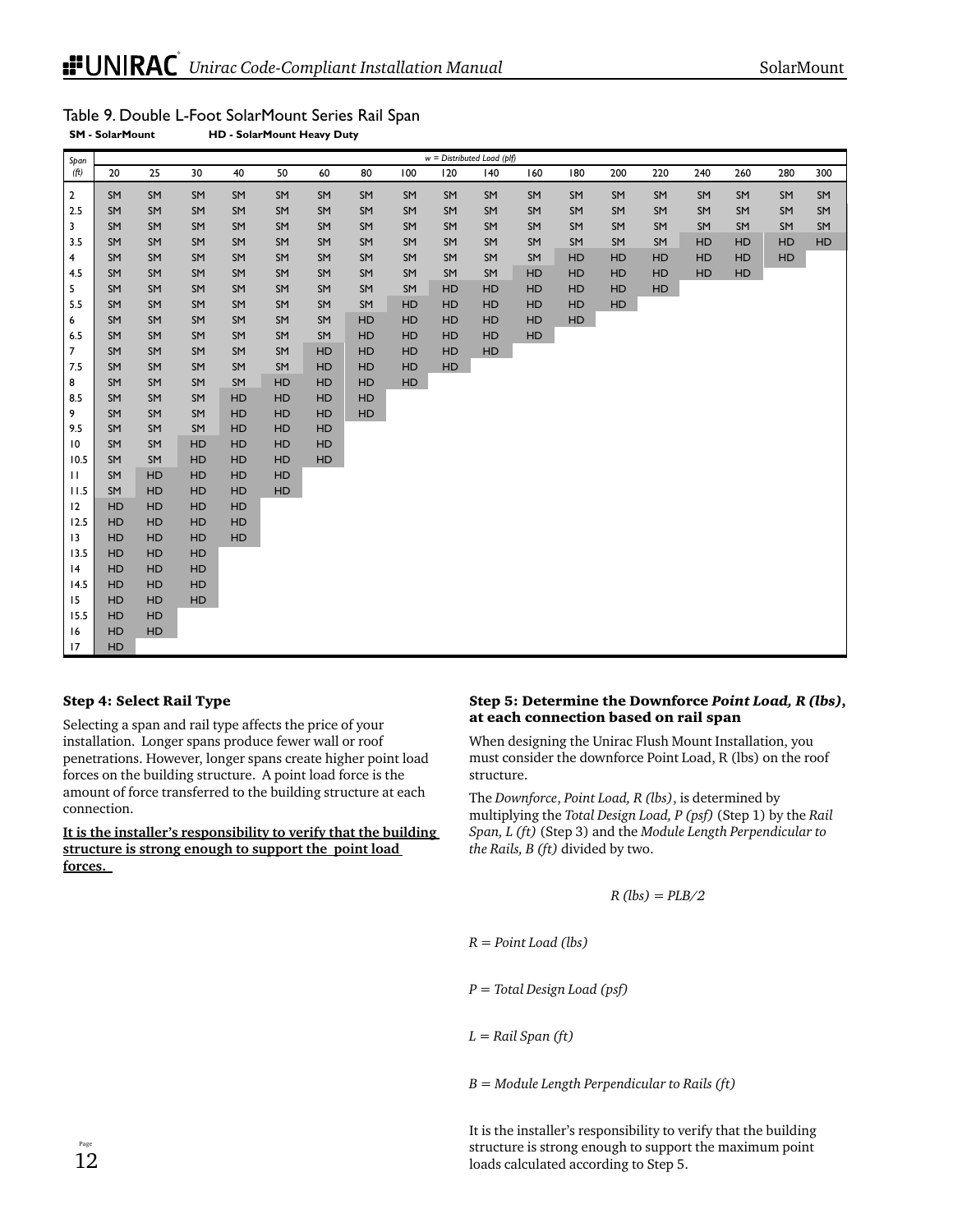| Total Design Load (downforce) (max of case 1, 2 or 3) | - P |   | pst | Step 1 |
|-------------------------------------------------------|-----|---|-----|--------|
| Module length perpendicular to rails                  |     |   | tt  |        |
| Rail Span                                             |     | x |     | Step 4 |
|                                                       |     |   |     |        |
|                                                       |     |   |     |        |
|                                                       |     |   |     |        |
| Downforce Point Load                                  |     |   | lbs |        |

#### Table 10. Downforce Point Load Calculation

#### Step 6: Determine the Uplift Point Load, R (lbs), at each connection based on rail span

You must also consider the Uplift Point Load, R (lbs), to determine the required lag bolt attachment to the roof (building) structure.

#### Table 11. Uplift Point Load Calculation

| Total Design Load (uplift)           |   |   | pst | Step 1 |
|--------------------------------------|---|---|-----|--------|
| Module length perpendicular to rails | в | x | tt  |        |
| Rail Span                            |   | x |     | Step 4 |
|                                      |   | z |     |        |
| Uplift Point Load                    |   |   | lbs |        |
|                                      |   |   |     |        |

#### Table 12. Lag pull-out (withdrawal) capacities (lbs) in typical roof lumber (ASD)

|                                                                  |                     | Lag screw specifications                          |                        |
|------------------------------------------------------------------|---------------------|---------------------------------------------------|------------------------|
|                                                                  | Specific<br>gravity | $\frac{5}{16}$ " shaft,*<br>per inch thread depth |                        |
| Douglas Fir, Larch                                               | 0.50                | 266                                               |                        |
| Douglas Fir, South                                               | 0.46                | 235                                               |                        |
| <b>Engelmann Spruce, Lodgepole Pine</b><br>(MSR 1650 f & higher) | 0.46                | 235                                               |                        |
| Hem, Fir, Redwood (close grain)                                  | 0.43                | 212                                               |                        |
| Hem, Fir (North)                                                 | 0.46                | 235                                               |                        |
| <b>Southern Pine</b>                                             | 0.55                | 307                                               | <b>Thread</b><br>depth |
| <b>Spruce, Pine, Fir</b>                                         | 0.42                | 205                                               |                        |
| <b>Spruce, Pine, Fir</b><br>(E of 2 million psi and higher       |                     |                                                   |                        |
| grades of MSR and MEL)                                           | 0.50                | 266                                               |                        |

Use Table 12 to select a lag bolt size and embedment depth to satisfy your Uplift Point Load Force, R (lbs), requirements.

It is the installer's responsibility to verify that the substructure and attachment method is strong enough to support the maximum point loads calculated according to Step 5 and Step 6.

*Sources: American Wood Council, NDS 2005, Table 11.2A, 11.3.2A.*

*Notes: (1) Thread must be embedded in the side grain of a rafter or other structural member integral with the building structure.* 

- *(4) This table does not include shear capacities. If necessary, contact a local engineer to specifiy lag bolt size with regard to shear forces.*
- *(5) Install lag bolts with head and washer fl ush to surface (no gap). Do not over-torque.*

 *(6) Withdrawal design values for lag screw connections shall be multiplied by applicable adjustment factors if necessary. See Table 10.3.1 in the American Wood Council NDS for Wood Construction.*

 *<sup>(2)</sup> Lag bolts must be located in the middle third of the structural member.*

 *<sup>(3)</sup> These values are not valid for wet service.*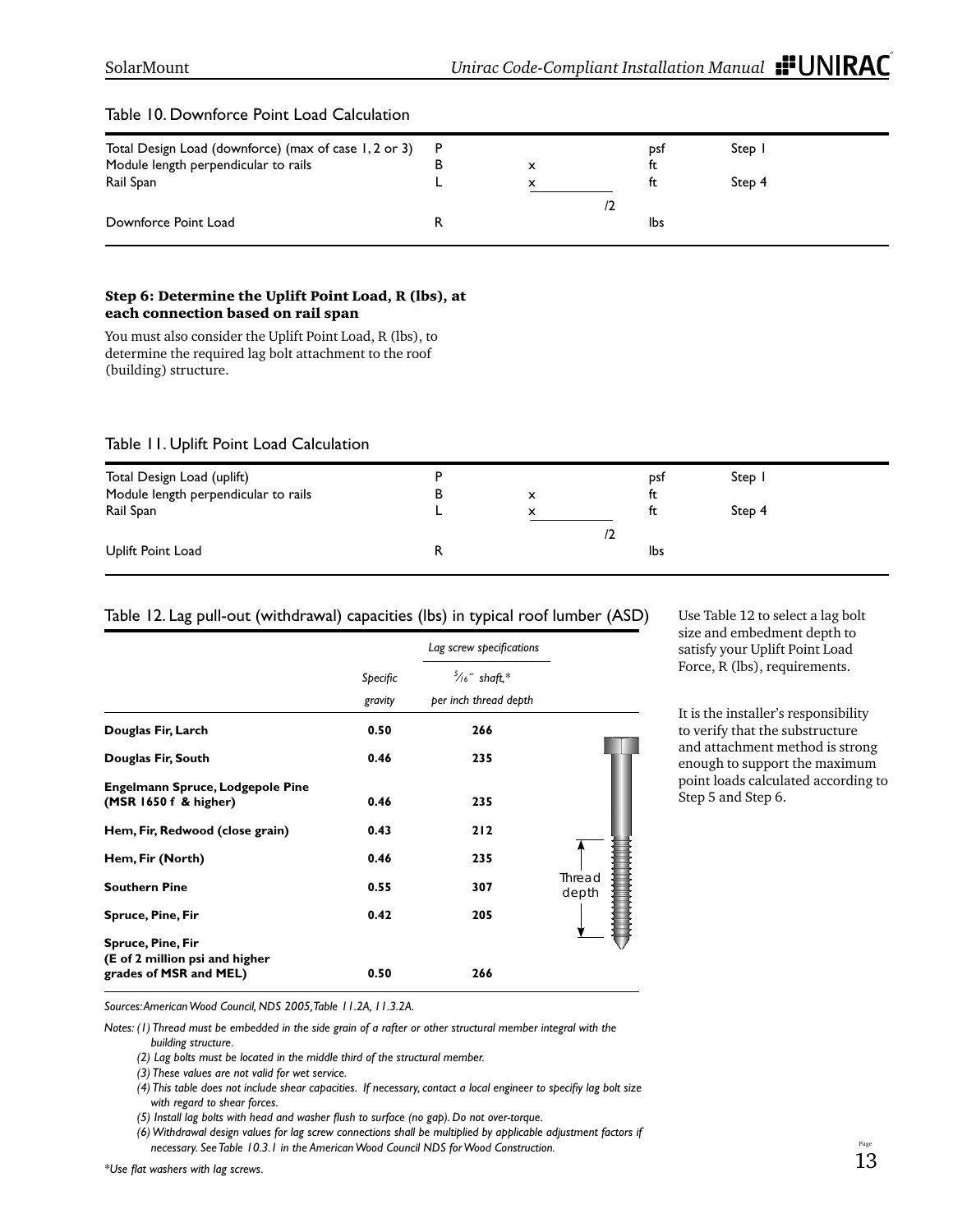## **Part III.** Installing SolarMount

The Unirac Code-Compliant Installation Instructions support applications for building permits for photovoltaic arrays using Unirac PV module mounting systems.

This manual, SolarMount Planning and Assembly, governs installations using the SolarMount and SolarMount HD (Heavy Duty) systems.

## **[3.1.] SolarMount® rail components**





*Figure 4. SolarMount standard rail components.*

lock washer for attaching L-foot. Flashings: Use one per standoff. Unirac offers appropriate flashings for both standoff types.

Note: There is also a flange type standoff that does not require an L-foot.

**Aluminum two-peice standoff** (optional)(4" and 7") **8** – Use one per L-foot. Two-piece: 6105-T5 aluminum extrusion. Includes  $\frac{3}{8}$  x  $\frac{3}{4}$  serrated flange bolt with EPDM washer for attaching L-foot, and two  $\frac{5}{16}$ " lag bolts.



**Lag screw for L-foot** (5/16") – Attaches standoff to rafter.

**Top Mounting Clamps 10**

**9**



### Installer supplied materials:

- **Lag screw for L-foot** Attaches L-foot or standoff to rafter. Determine the length and diameter based on pullout values. If lag screw head is exposed to elements, use stainless steel. Under flashings, zinc plated hardware is adequate.
- **Waterproof roofing sealant** Use a sealant appropriate to your roofing material. Consult with the company currently providing warranty of roofing.
- **Rail** Supports PV modules. Use two per row of modules. 6105-T5 aluminum extrusion, anodized.
- **Rail splice** Joins and aligns rail sections into single **2** length of rail. It can form either a rigid or thermal expansion joint, 8 inches long, predrilled. 6105-T5 aluminum extrusion, anodized.
- **S** Self-drilling screw (No.  $10 \times 3/4$ ") Use 4 per rigid splice or 2 per expansion joint. Galvanized steel.
- **4** L-foot Use to secure rails either through roofing material to building structure or standoffs. Refer to loading tables for spacing. Note: Please contact Unirac for use and specification of double L-foot.

**L-foot bolt**  $(3/8$ "  $x \frac{3}{4}$ " $)$  – Use one per L-foot to secure rail to L-foot. 18-8A2 stainless steel.

**Flange nut** (3/8 ") – Use one per L-foot to secure rail to L-foot. 18-8A2 stainless steel.

**Flattop standoff** (optional) (3/8 ") – Use standoffs to increase the height of the array above the surface of the roof or to allow for the use of flashings. Use one per L-foot. One piece: Service Condition 4 (very severe) zinc-plated-welded steel. Includes 3/8 " x ¼" bolt with

**6**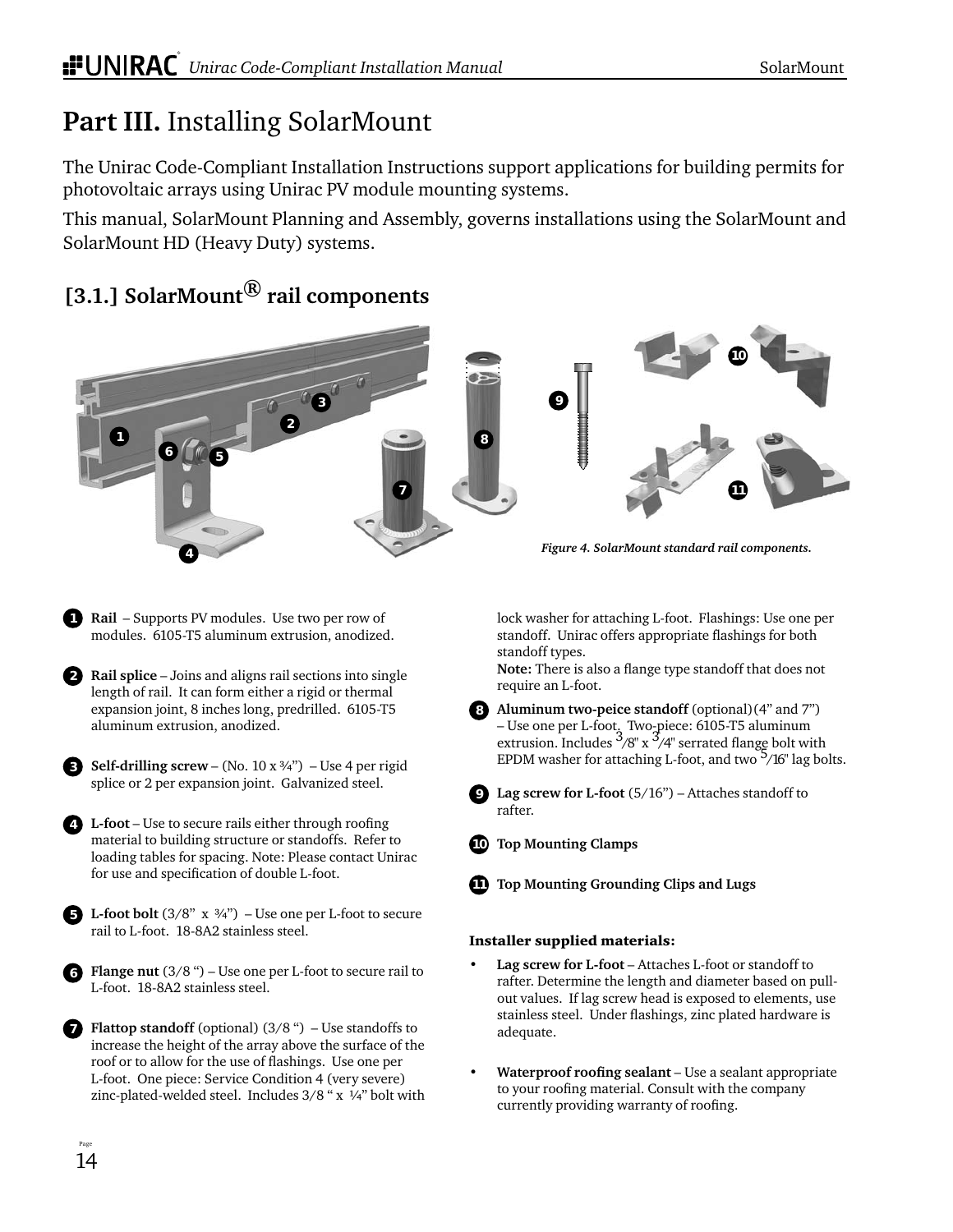### **[3.2.] Installing SolarMount with top mounting clamps**

This section covers SolarMount rack assembly where the installer has elected to use top mounting clamps to secure modules to the rails. It details the procedure for flush mounting SolarMount systems to a pitched roof.



*Figure 5. Exploded view of a fl ushmount installation mounted with L-feet.*

|   | End | Mid | 1/ <sub>4</sub> " module<br>Modules clamps clamps clamp bolts safety bolts | $\frac{1}{4}x^{5/8}$ | 1/4" flange<br>nuts |
|---|-----|-----|----------------------------------------------------------------------------|----------------------|---------------------|
|   |     |     | 6                                                                          |                      | 8                   |
|   |     |     | 8                                                                          |                      | 10                  |
|   |     | 6   | 10                                                                         |                      | 12                  |
| 5 |     | 8   | 12                                                                         |                      | ۱4                  |
| 6 |     | 10  | 4                                                                          |                      | 16                  |
|   |     | 12  | 16                                                                         |                      | 18                  |
| 8 |     |     | 18                                                                         |                      | 20                  |

|  |  |  |  |  | Table 14. Clamp kit part quantities |
|--|--|--|--|--|-------------------------------------|
|--|--|--|--|--|-------------------------------------|

|  |  | Table 15. Wrenches and torque |  |  |
|--|--|-------------------------------|--|--|
|--|--|-------------------------------|--|--|

|                                           | Wrench<br>size                   | Recommended<br>torque (ft-lbs) |
|-------------------------------------------|----------------------------------|--------------------------------|
| 1/4" hardware<br>$\frac{3}{8}$ " hardware | $\frac{7}{16}$<br>$\frac{9}{16}$ | $5 - 10 \Delta$                |

*Torques are not designated for use with wood connectors*

*All top down clamps must be installed with antiseize to prevent galling and provide uniformity in clamp load. UniRac Inc recommends Silver Grade LocTite Anti-Seize Item numbers: 38181, 80209,76732,76759,76764, 80206, and 76775, or equivalent. 1/4" - 20 hardware used in conjunction with top down clamps must be installed to 5 - 10 ft-lbs of torque. When using UGC-1, UGC-2, WEEB 9.5 and WEEB 6.7, 1/4" - 20 hardware must be installed to 10 ft-lbs or torque. Additionally, when used with a top down clamp, the module frame cross section must be boxed shaped as opposed to a single, l-shaped member. Please refer to installation supplement 910: Galling and Its Prevention for more information on galling and anti-seize and installation manual 225: Top Mounting Unirac Grounding Clips and WEEBLugs for more information on Grounding Clips."*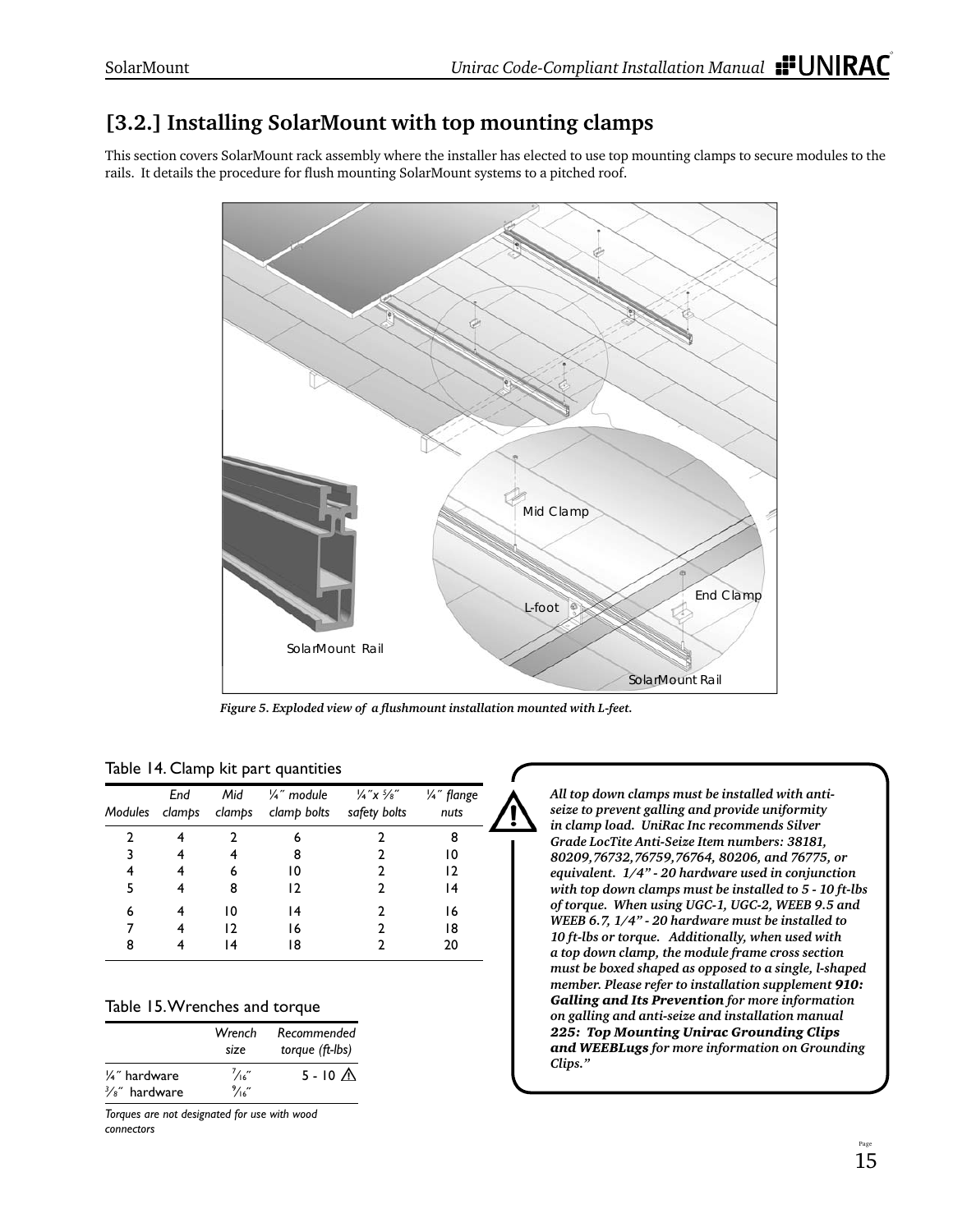## [3.2.1] Planning your SolarMount® installations

The installation can be laid out with rails parallel to the rafters or perpendicular to the rafters. Note that SolarMount rails make excellent straight edges for doing layouts.

Center the installation area over the structural members as much as possible.

Leave enough room to safely move around the array during installation. Some building codes require minimum clearances around such installations, and the user should be directed to also check 'The Code'.

The width of the installation area equals the length of one module.

The length of the installation area is equal to:

- the total width of the modules,
- plus 1 inch for each space between modules (for midclamp),
- plus 3 inches (1½ inches for each pair of end clamps).



*Figure 6. Rails may be placed parallel or perpendicular to rafters.*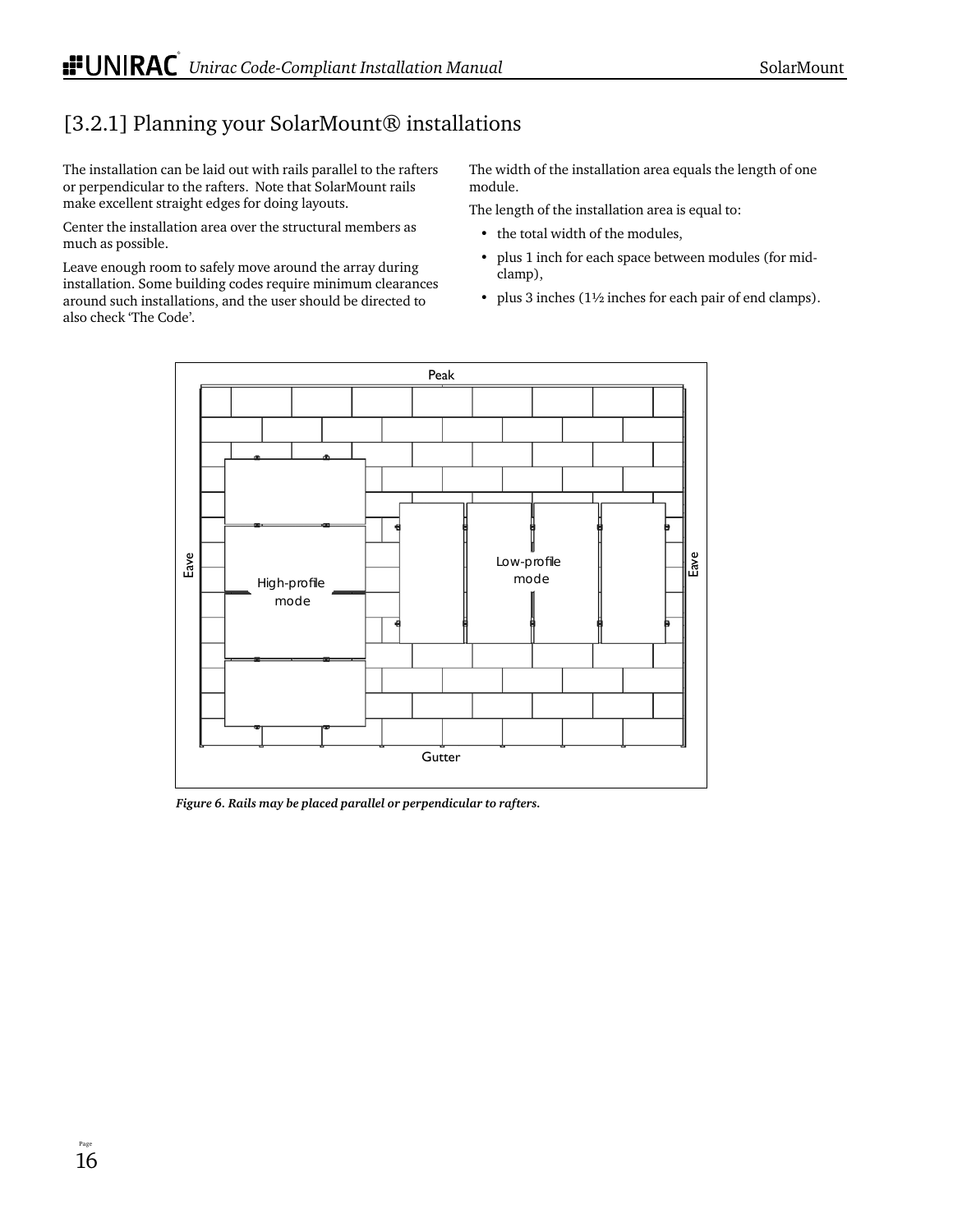## [3.2.2] Laying out L-feet

L-feet (Fig. 7) can be used for attachment through existing roofing material, such as asphalt shingles, sheathing or sheet metal to the building structure.

Use Figure 8 or 9 below to locate and mark the position of the L-feet lag screw holes within the installation area.

If multiple rows are to be installed adjacent to one another, it is not likely that each row will be centered above the rafters. Adjust as needed, following the guidelines in Figure 9 as closely as possible.







*Figure 8. Layout with rails perpendicular to rafters.*

### Installing L-feet

Drill pilot holes through the roof into the center of the rafter at each L-foot lag screw hole location.

Squirt sealant into the hole, and on the shafts of the lag screws. Seal the underside of the Lfeet with a suitable sealant. Consult with the company providing the roofing warranty.

Securely fasten the L-feet to the roof with the lag screws. Ensure that the L-feet face as shown in Figure 8 and 9. For greater ventilation, the preferred method is to place the single-slotted square side of the L-foot against the roof with the double-slotted side perpendicular to the roof. If the installer chooses to mount the L-foot with the long leg against the roof, the bolt slot closest to the bend must be used.



*Figure 9. Layout with rails parallel to rafters.*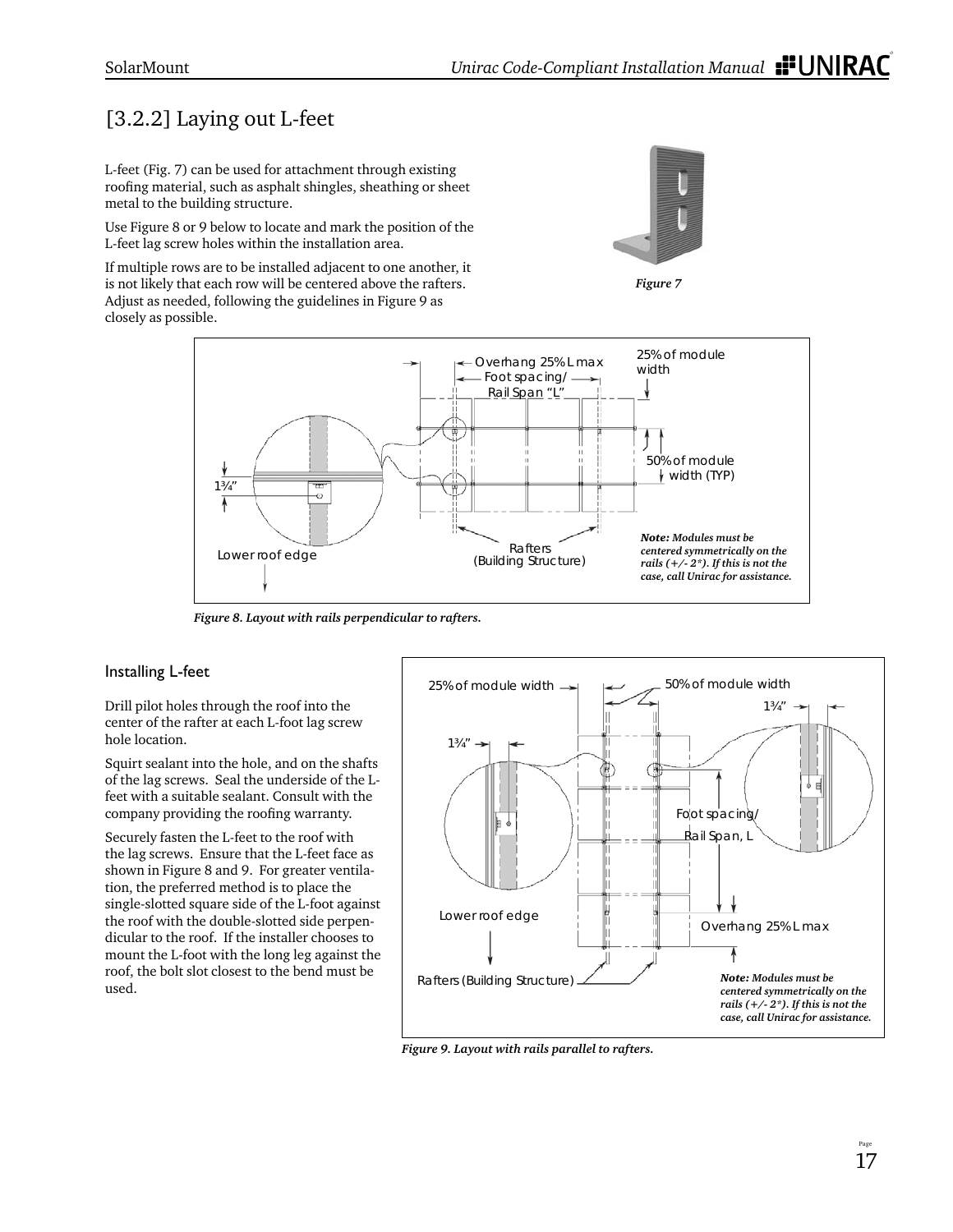## [3.2.3] Laying out standoffs

Standoffs (Figure 10) are used to increase the height of the array above the surface of the roof. Pair each standoff with a flashing to seal the lag bolt penetrations to the roof.

Use Figure 11 or 12 to locate and mark the location of the standoff lag screw holes within the installation area.

Remove the tile or shake underneath each standoff location, exposing the roofing underlayment. Ensure that the standoff base lies flat on the underlayment, but remove no more material than required for the flashings to be installed properly.

#### The standoffs must be firmly attached to the building *structure.*



*Figure 11. Layout with rails perpendicular to rafters.perpendicular to rafters.*



*Figure 12. Layout with rails parallel to rafters.*



**Figure 10. Raised flange standoff (left)** *and fl at top standoff used in conjunction with an L-foot.*

If multiple high-profile rows are to be installed adjacent to each other, it may not be possible for each row to be centered above the rafters. Adjust as needed, following the guidelines of Fig. 12 as closely as possible.

### Installing standoffs

Drill 3/16 inch pilot holes through the underlayment into the center of the rafters at each standoff location. Securely fasten each standoff to the rafters with the two 5/16" lag screws.

Ensure that the standoffs face as shown in Figure 11 or 12.

Unirac steel standoffs ( 1 5/8 " O.D.) are designed for collared flashings available from Unirac. Aluminum two-piece standoffs  $(11/8$  " O.D.) take all-metal flashings, also available from Unirac.

Install and seal flashings and standoffs using standard building practices or as the company providing roofing warranty directs.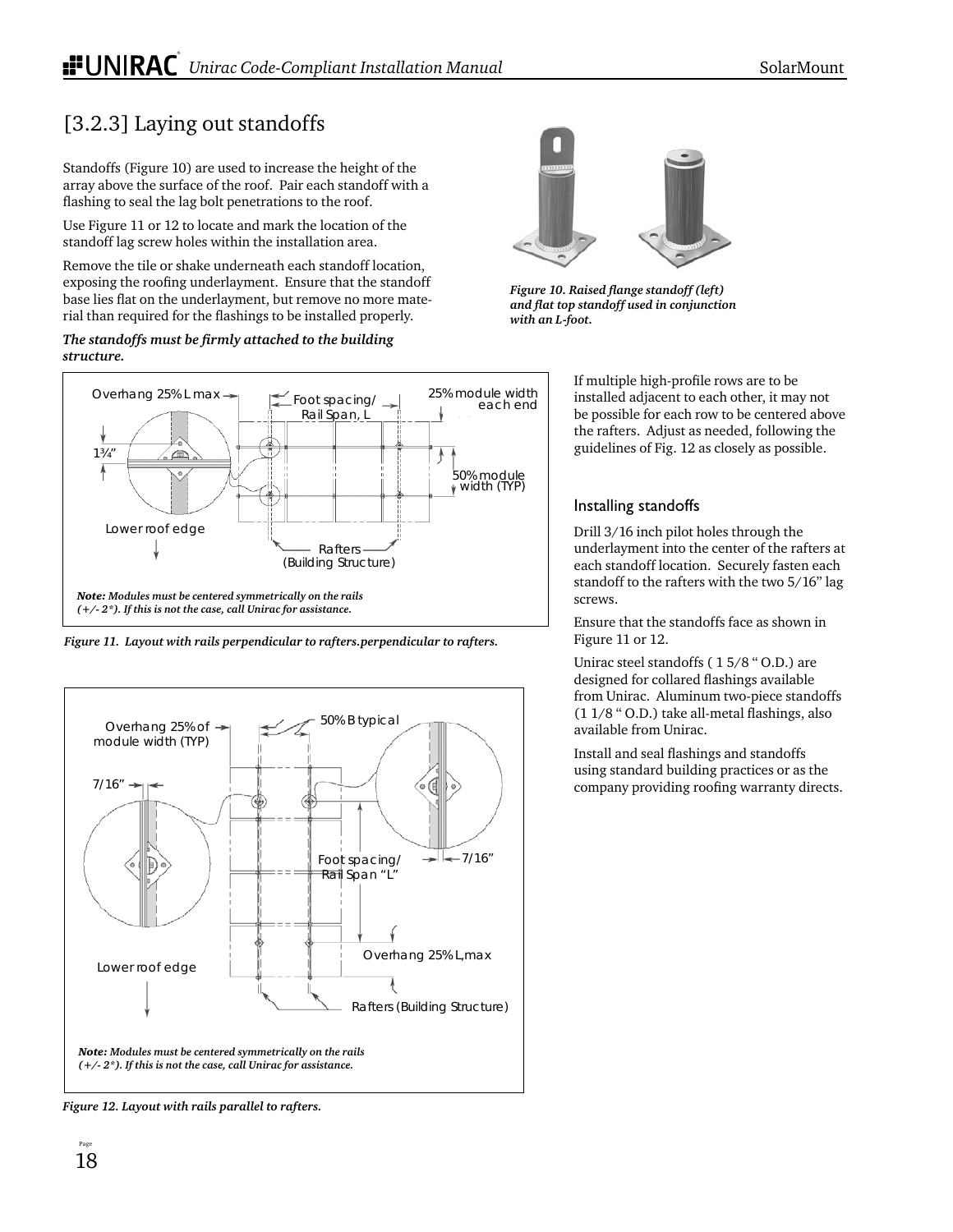## [3.2.4] Installing SolarMount rails

Keep rail slots free of roofing grit or other debris. Foreign matter will cause bolts to bind as they slide in the slots.

**Installing Splices.** If your installation uses SolarMount splice bars, attach the rails together (Fig. 13) before mounting the rails to the footings. Use splice bars only with flush installations or those that use low-profile tilt legs.

Although structural, the joint is not as strong as the rail itself. A rail should always be supported by *more than one* footing on *both* sides of the splice. (Reference installation manual 908, Splices/Expansion Joints.)

*If using more than one splice per rail, contact Unirac concerning thermal expansion issues.* 

**Mounting Rails on Footings.** Rails may be attached to either of two mounting holes in the L-feet (Fig. 14). Mount in the lower hole for a low profile, more aesthetically pleasing installation. Mount in the upper hole for a higher profile, which will maximize airflow under the modules. This will cool them more and may enhance performance in hotter climates.

Slide the <sup>3</sup>/<sub>8</sub>-inch mounting bolts into the footing bolt slots. Loosely attach the rails to the footings with the flange nuts.

Ensure that the rails are oriented to the footings as shown in Figure 8, 9, 11, or 12, whichever is appropriate.

**Aligning the Rail Ends.** Align one pair of rail ends to the edge of the installation area (Fig. 15 or Fig. 16).

The opposite pair of rail ends will overhang the side of the installation area. Do not trim them off until the installation is complete.

If the rails are perpendicular to the rafters (Fig. 15), either end of the rails can be aligned, but the first module must be installed at the aligned end.

If the rails are parallel to the rafters (Fig. 16), the aligned end of the rails must face the lower edge of the roof. Securely tighten all hardware after alignment is complete (20 ft lbs).

*Mount modules to the rails as soon as possible. Large temperature changes may bow the rails within a few hours if module placement is delayed.*



*Figure 15. Rails perpendicular to the rafters.*



*Figure 13. Splice bars slide into the footing bolt slots of SolarMount rail sections.*



*Figure 14. Foot-to-rail splice attachment*



*Figure 16. Rails parallel to the rafters.*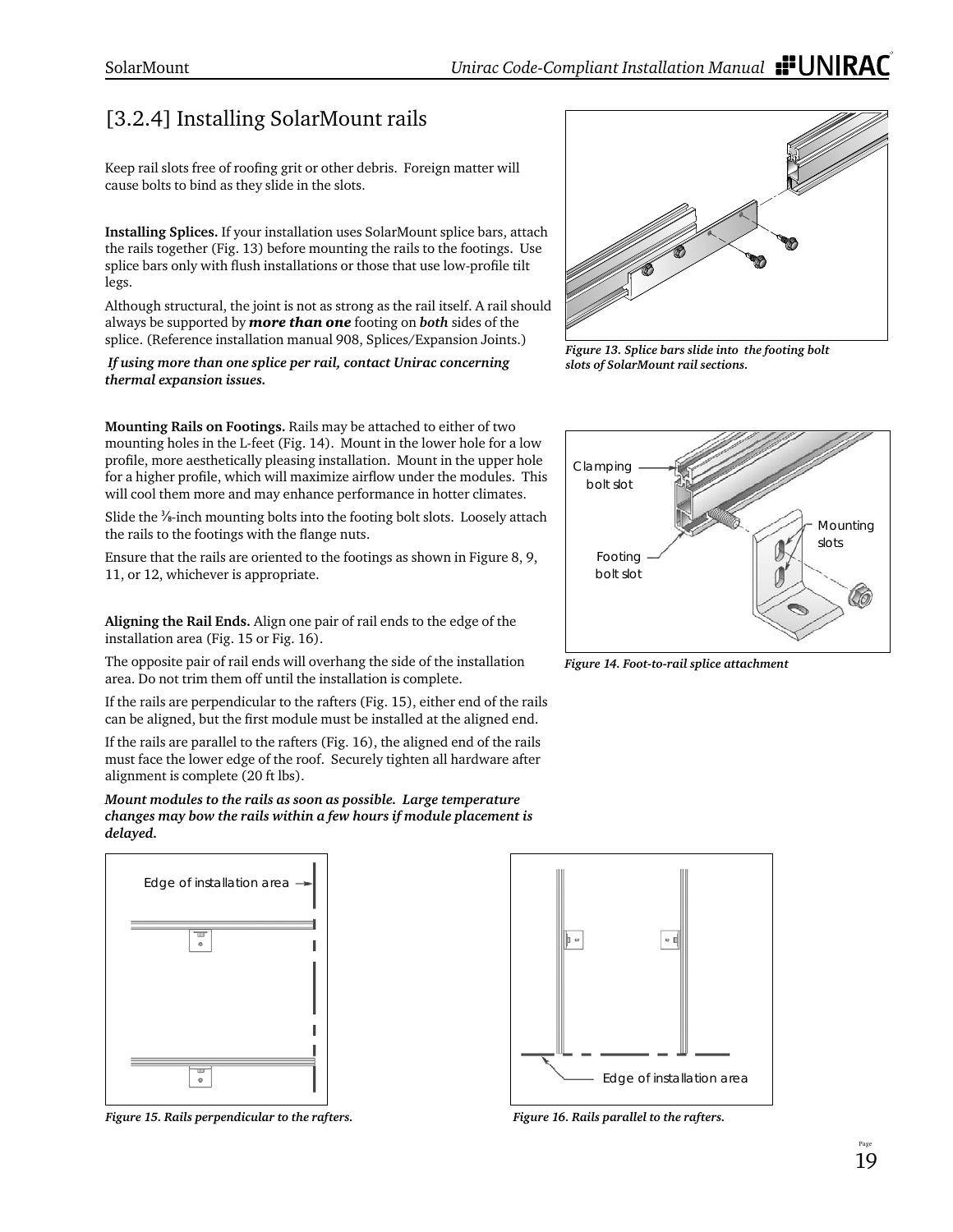## [3.2.5] Installing the modules

**Pre-wiring Modules.** If modules are the Plug and Play type, no pre-wiring is required, and you can proceed directly to "Installing the First Module" below.

If modules have standard J-boxes, each module should be pre-wired with one end of the intermodule cable for ease of installation. For safety reasons, module pre-wiring should not be performed on the roof.

Leave covers off J-boxes. They will be installed when the modules are installed on the rails.

**Installing the First Module.** In high-profile installations, the safety bolt and flange nut must be fastened to the module bolt slot at the aligned (lower) end of each rail. It will prevent the lower end clamps and clamping bolts from sliding out of the rail slot during installation.

If there is a return cable to the inverter, connect it to the first module. Close the J-box cover. Secure the first module with T-bolts and end clamps at the aligned end of each rail. Allow half an inch between the rail ends and the end clamps (Fig.18). Finger tighten flange nuts, center and align the module as needed, and securely tighten the flange nuts (5-10 ft lbs).

**Installing the Other Modules.** Lay the second module face down (glass to glass) on the first module. Connect intermodule cable to the second module and close the J-box cover. Turn the second module face up (Fig. 17). With T-bolts, mid-clamps and flange nuts, secure the adjacent sides of the first and second modules. Align the second module and securely tighten the flange nuts (Fig. 19).

For a neat installation, fasten wire management devices to rails with self-drilling screws.

Repeat the procedure until all modules are installed. Attach the outside edge of the last module to the rail with end clamps.

Trim off any excess rail, being careful not to cut into the roof. Allow half an inch between the end clamp and the end of the rail (Fig. 18).

Check that all flange nuts on T-bolts are torqued to 5-10 ft lbs.



*Figure 17*







*Figure 19*



*Figure 20. Mid clamps and end clamps for lipped-frame modules are identical. A spacer for the end clamps is necessary only if the lips are located high on the module frame.*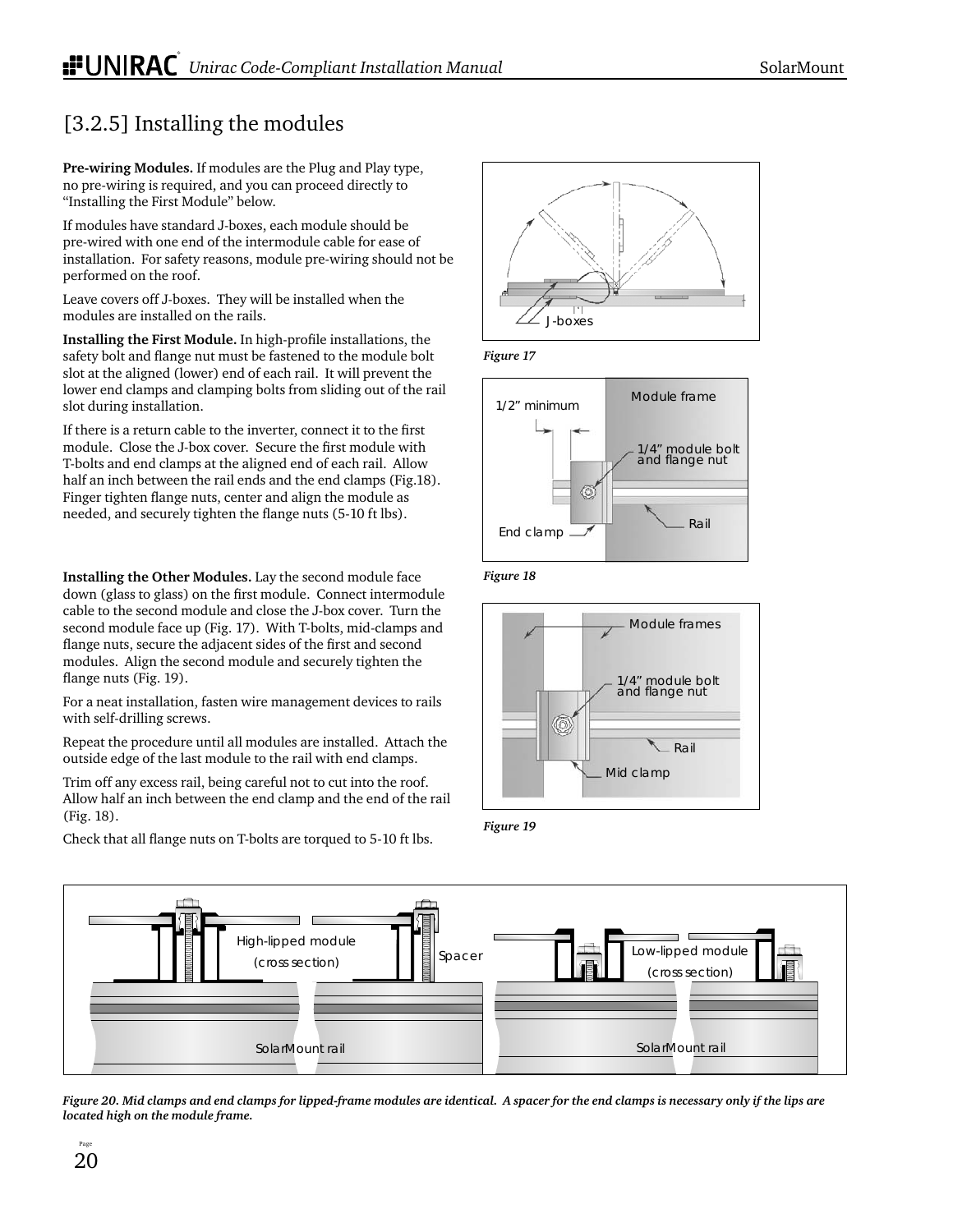## **[3.3] Installing SolarMount with bottom mounting clips**

This section covers SolarMount rack assembly where the installer has elected to use bottom mounting clamps to secure modules to the rails. It details the procedure for flush mounting SolarMount systems to a pitched roof.



*Figure 21. SMR and CB components*

### Table 16. Wrenches and torque

|                          | Wrench<br>size   | Recommended<br>torque (ft-lbs) |
|--------------------------|------------------|--------------------------------|
| 1/4" hardware            | "،"              | 5                              |
| $\frac{3}{8}$ " hardware | $\frac{9}{16}$ " | 20                             |

*Note: Torque specifi cations do not apply to lag bolt connections.*



*Stainless steel hardware can seize up, a process called galling. To signifi cantly reduce its likelihood, (1) apply lubricant to bolts, preferably an anti-seize lubricant, available at auto parts stores, (2) shade hardware prior to installation, and (3) avoid spinning on nuts at high speed. See Installation Supplement 910, Galling and Its Prevention, at www.unirac.com.*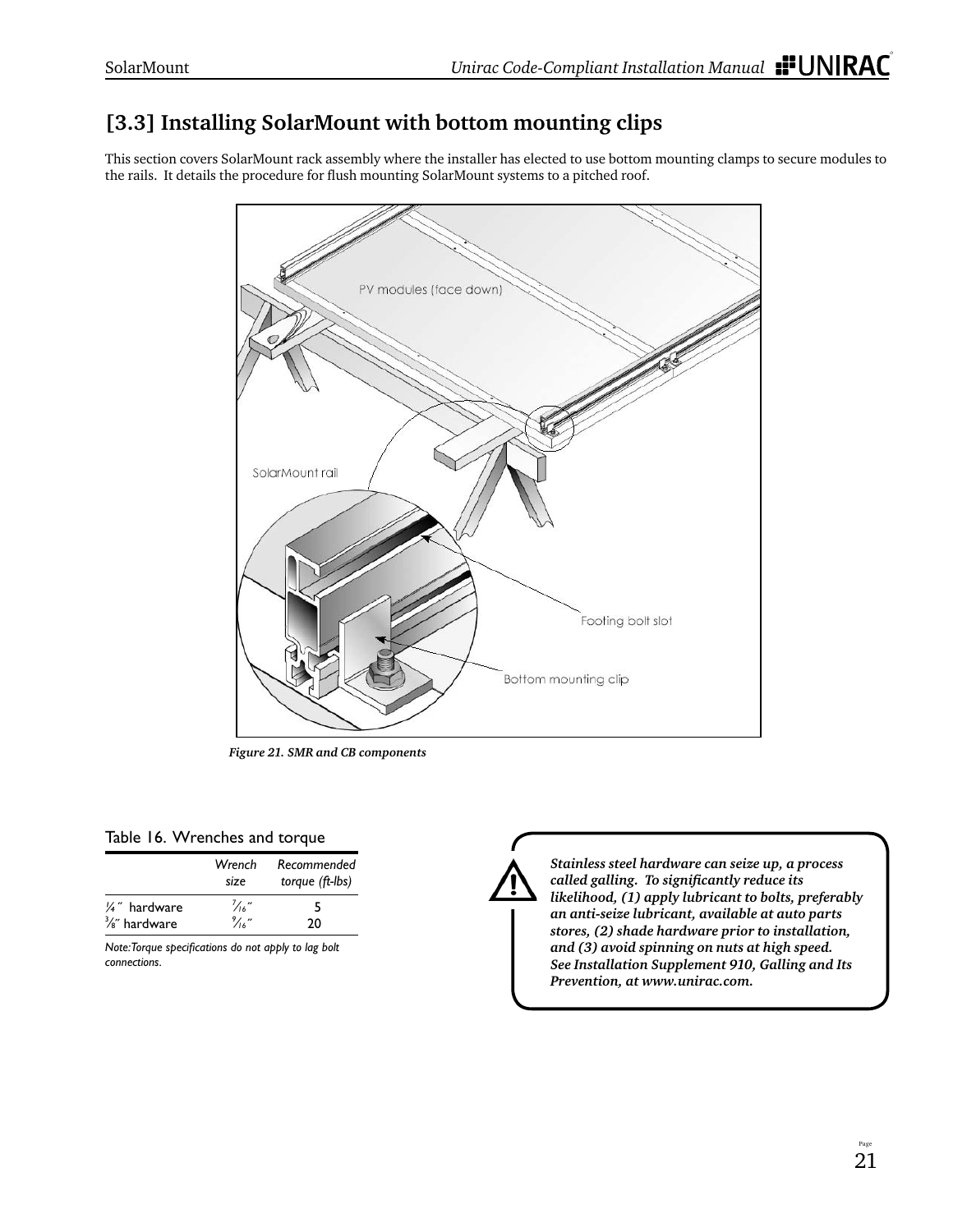### [3.3.1] Planning the installation area

Decide on an arrangement for clips, rails, and L-feet (Fig. 22).

Use Arrangement A if the full width of the rails contacts the module. Otherwise use Arrangement B.

#### *Caution: If you choose Arrangement B, either (1) use the upper mounting holes of the L-feet or (2) be certain that the L-feet and clip positions don't confl ict.*

If rails must be parallel to the rafters, it is unlikely that they can be spaced to match rafters. In that case, add structural supports – either sleepers over the roof or mounting blocks beneath it. These additional members must meet code; if in doubt, consult a professional engineer.

Never secure the footings to the roof decking alone. Such an arrangement will not meet code and leaves the installation and the roof itself vulnerable to severe damage from wind.

Leave enough room to safely move around the array during installation. The width of a rail-module assembly equals the length of one module. Note that L-feet may extend beyond the width of the assembly by as much as 2 inches on each side. The length of the assembly equals the total width of the modules.



*Figure 22. Clip Arrangements A and B*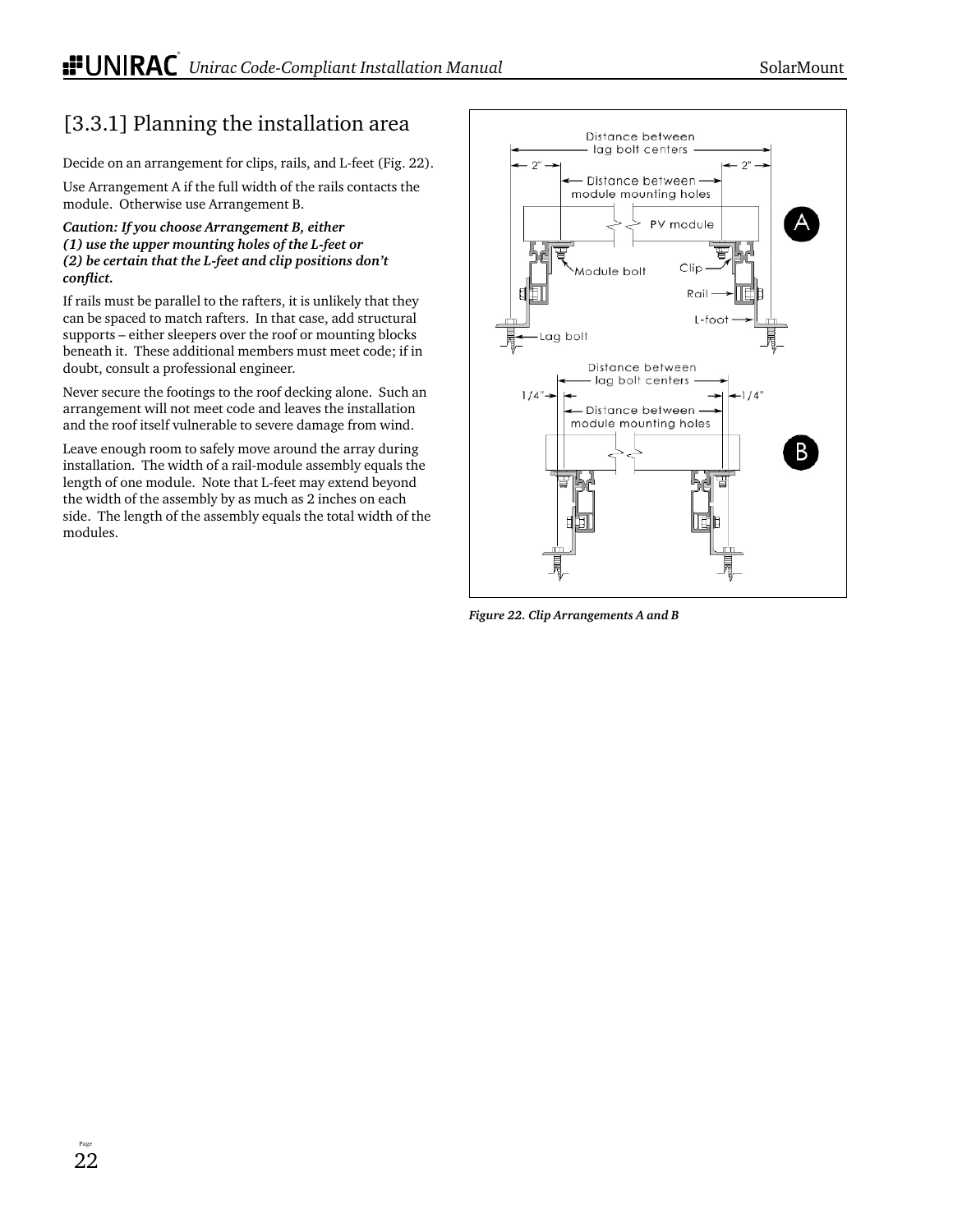## [3.3.2] Laying out the installing L-feet

L-feet are used for installation through existing low profile roofing material, such as asphalt shingles or sheet metal. They are also used for most ground mount installations. To ensure that the L-feet will be easily accessible during flush installation:

- Use the PV module mounting holes nearest the ends of the modules.
- Situate the rails so that footing bolt slots face outward.

The single slotted square side of the L-foot must always lie against the roof with the double-slotted side perpendicular to the roof.

Foot spacing (along the same rail) and rail overhang depend on design wind loads.

Install half the L-feet:

- If rails are perpendicular to rafters (Fig. 23), install the feet closest to the lower edge of the roof.
- If rails are parallel to rafters (Fig 24), install the feet for one of the rails, but not both.

For the L-feet being installed now, drill pilot holes through the roofing into the center of the rafter at each lag screw hole location.

Squirt sealant into the hole and onto the shafts of the lag screws. Seal the underside of the L-feet with a sealant. Securely fasten the L-feet to the building structure with the lag screws. Ensure that the L-feet face as shown in Figure 23 or Figure 24.

Hold the rest of the L-feet and fasteners aside until the panels are ready for the installation.



*Figure 23. Layout with rails perpendicular to rafters.*



*Figure 24. Layout with rails parallel to rafters.*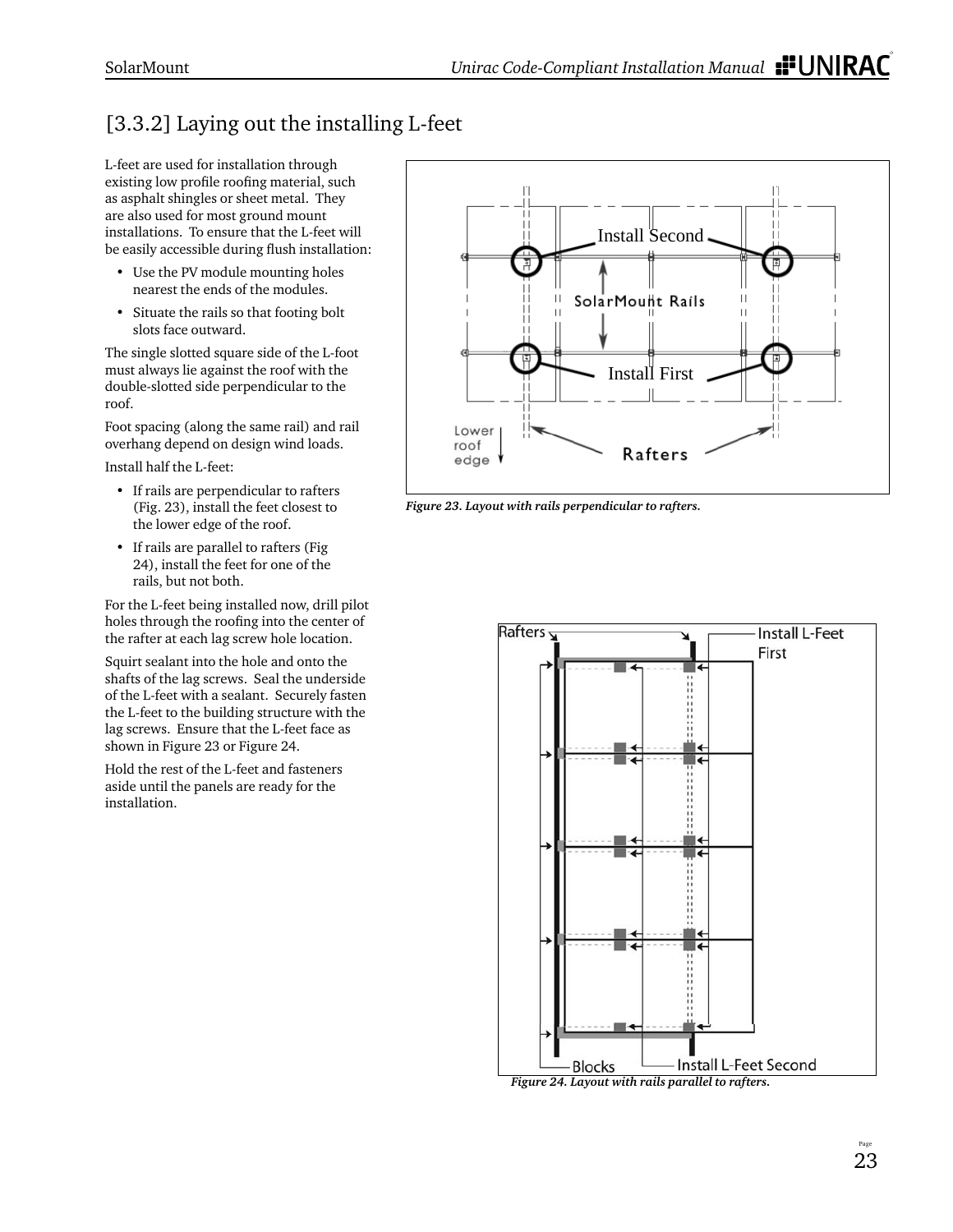## [3.3.3] Attaching modules to the rails

Lay the modules for a given panel face down on a surface that will not damage the module glass. Align the edges of the modules and snug them together (Fig. 21, page22).

Trim the rails to the total width of the modules to be mounted. Place a rail adjacent to the outer mounting holes. Orient the footing bolt slot outward. Place a clip slot adjacent to the mounting holes, following the arrangement you selected earlier.

Assemble the clips, mounting bolts, and flange nuts. Torque the flange nuts to 5 foot-pounds.

Wire the modules as needed. For safety reasons, module wiring should not be performed on a roof. For a neat installation, fasten cable clamps to rails with self-tapping screws.

## [3.3.4] Installing the module-rail assembly

Bring the module-rail assembly to the installation site. Keep rail slots free of debris that might cause bolts to bind in the slots.

Consider the weight of a fully assembled panel. Unirac recommends safety lines whenever lifting one to a roof.

Align the panel with the previously installed L-feet. Slide 3/8 inch L-foot mounting bolts onto the rail and align them with the L-feet mounting holes. Attach the panel to the L-feet and finger tighten the flange nuts.

Rails may be attached to either of two mounting holes in the footings (Fig. 25).

- Mount in the lower hole for a low, more aethetically pleasing installation.
- Or mount in the upper hole to maximize a cooling airflow under the modules. This may enhance performance in hotter climates.

Adjust the position of the panel as needed to fit the installation area. Slide the remaining L-feet bolts onto the other rail, attach L-feet, and finger tighten with flange nuts. Align L-feet with mounting holes previously drilled into the roof. Install lag bolts into remaining L-feet as described in "Laying out and installing L-feet" above.

Torque all footing flange nuts to 20 foot-pounds. Verify that all lag bolts are securely fastened.



*Figure 25. Leg-to-rail at tach ment*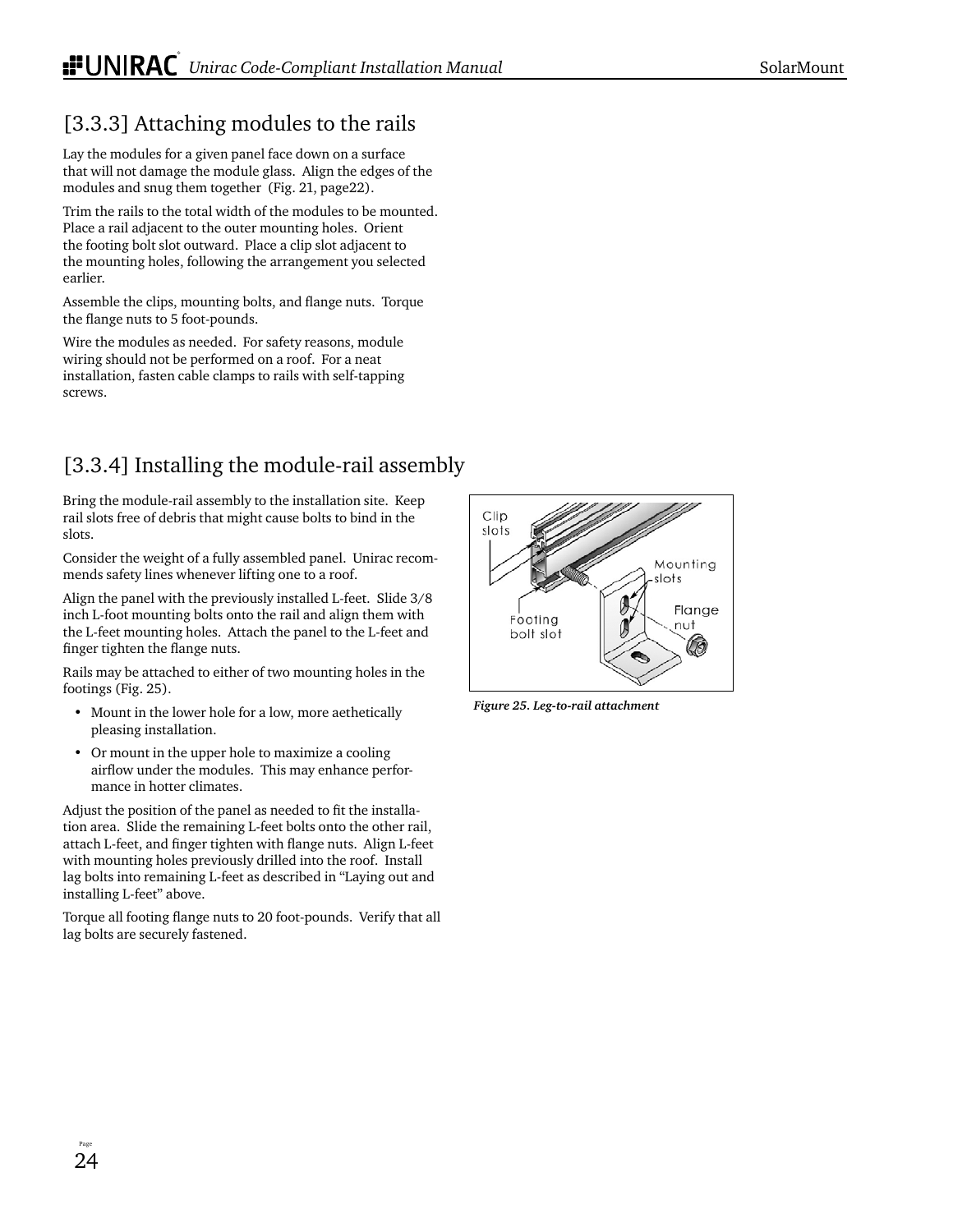## **[3.4] Installing SolarMount with grounding clips and lugs**

Clips and lugs are sold separately.



*Figure 28. Place grounding clips, lugs, and copper wire (6 –10 AWG). Place a loop in the wire around splices to prevent tension. Be sure wiring between rails is not taut.*